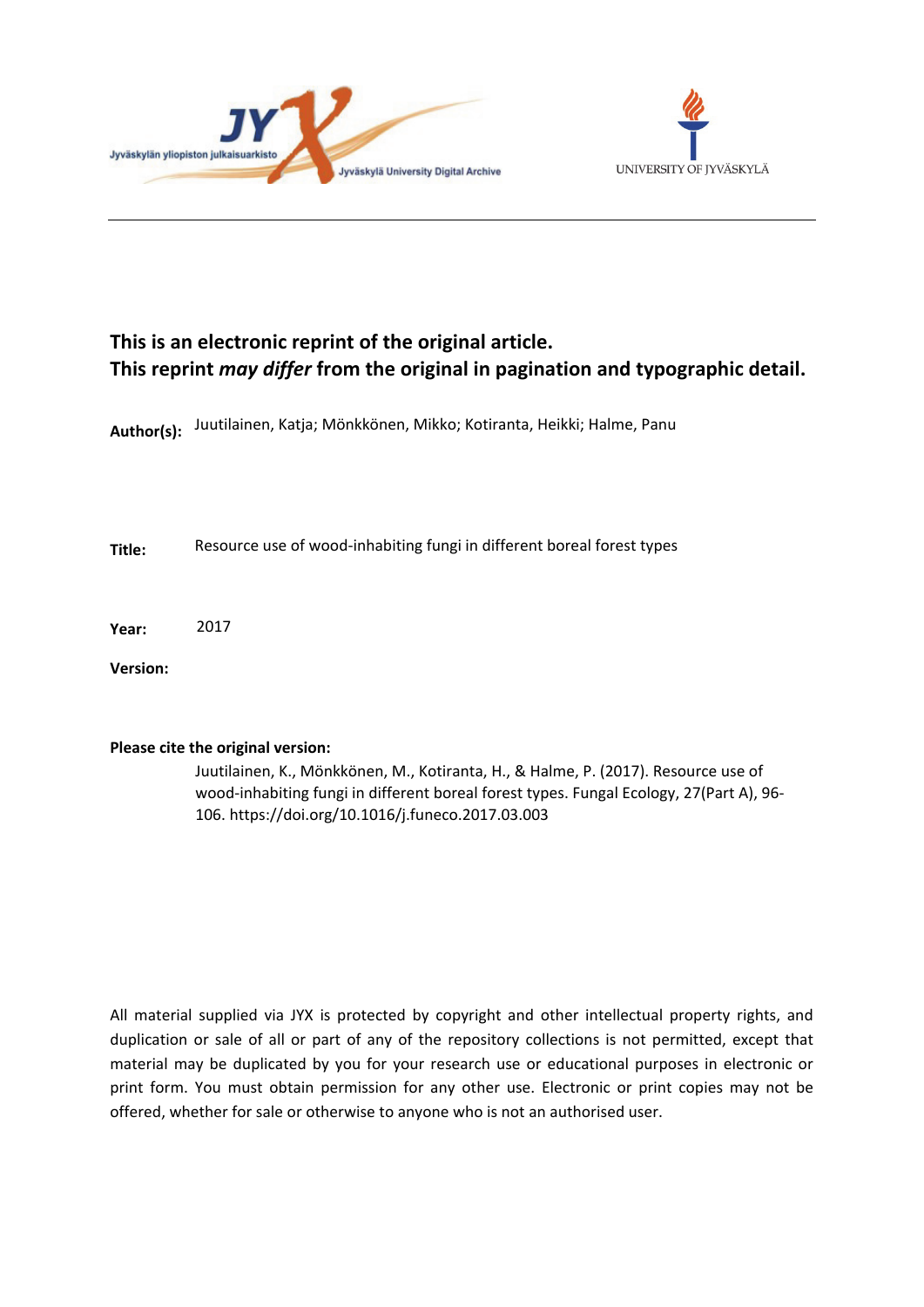## **Resource use of wood-inhabiting fungi in different boreal forest types**

**Katja Juutilainen<sup>1</sup> , Mikko Mönkkönen<sup>1</sup> , Heikki Kotiranta<sup>2</sup> & Panu Halme1,3**

<sup>1</sup> University of Jyvaskyla, Department of Biological and Environmental Sciences, POB 35, FI-40014 University of Jyvaskyla, Finland

<sup>2</sup> Finnish Environment Institute, Biodiversity Unit, POB 140, FI-00251, Helsinki, Finland

<sup>3</sup> Jyvaskyla University Museum, POB 35, FI-40014 University of Jyvaskyla, Finland

Corresponding author: Katja Juutilainen, e-mail katja.m.juutilainen@jyu.fi, tel. +358 50 4686036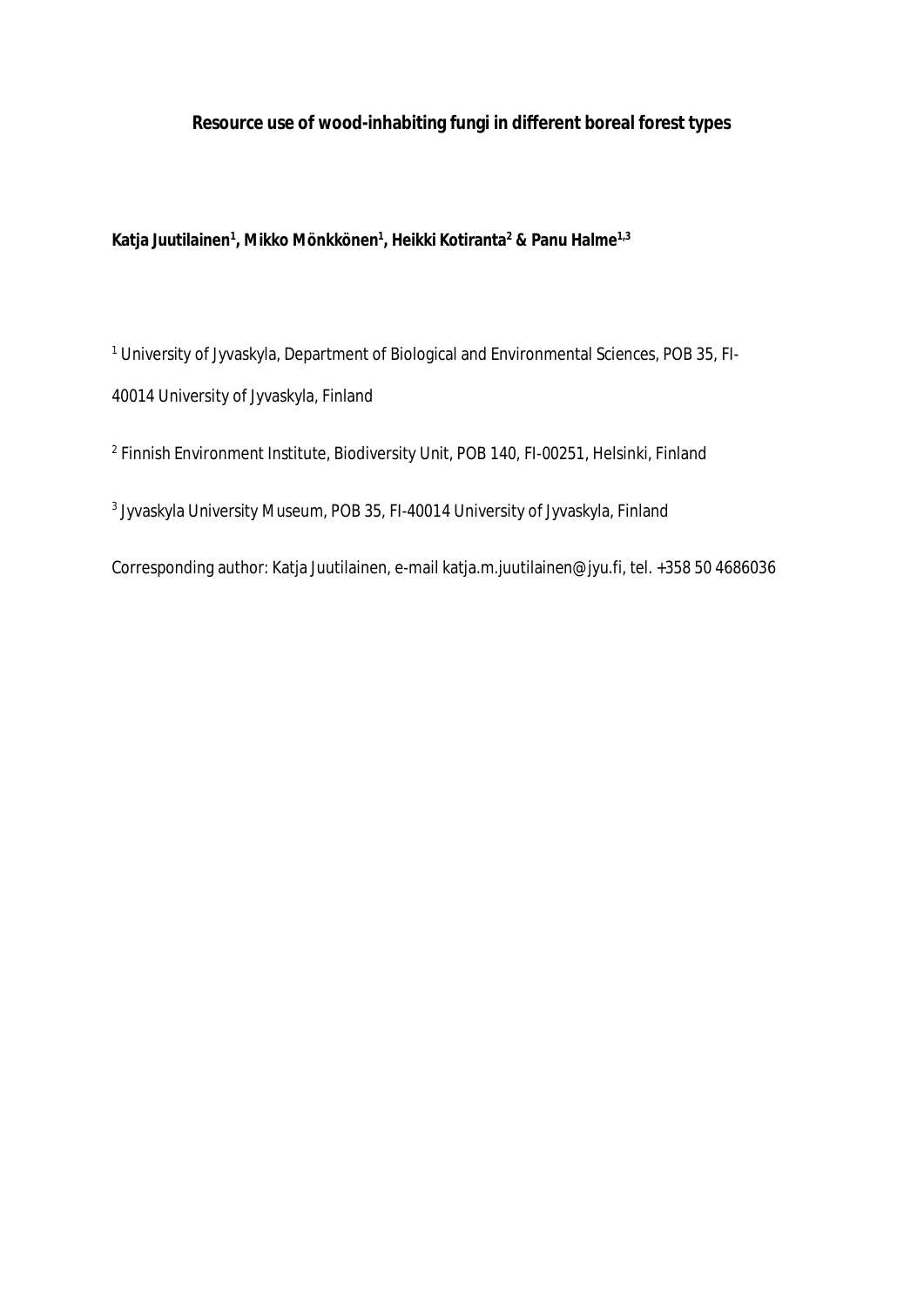#### **Abstract**

Generalist species are usually widespread and abundant, and thrive in heterogeneous environments. Specialists, in turn, are generally more restricted in their range, and benefit from more stable conditions. Therefore, increasing human-induced disturbance can have more negative effects on specialist than generalist species. We assessed the specialization of 77 wood-inhabiting fungal species across seven boreal forest types and different substratum qualities. A significantly higher number of specialist species was associated with herb-rich forests and afforested fields than with managed coniferous forests and wood pastures, the number of specialists associated with natural coniferous forests being intermediate. Also, forest type specialists were indicated to be specialists for their substratum tree species as well, but specialization in substratum diameter was not connected with other kinds of specialization. Species with restricted resource or habitat preferences can less readily respond to environmental change, and therefore are more vulnerable to extinction.

#### **Keywords**

Coarse woody debris; corticioids; fine woody debris; generalist species; managed forest; natural forest; specialist species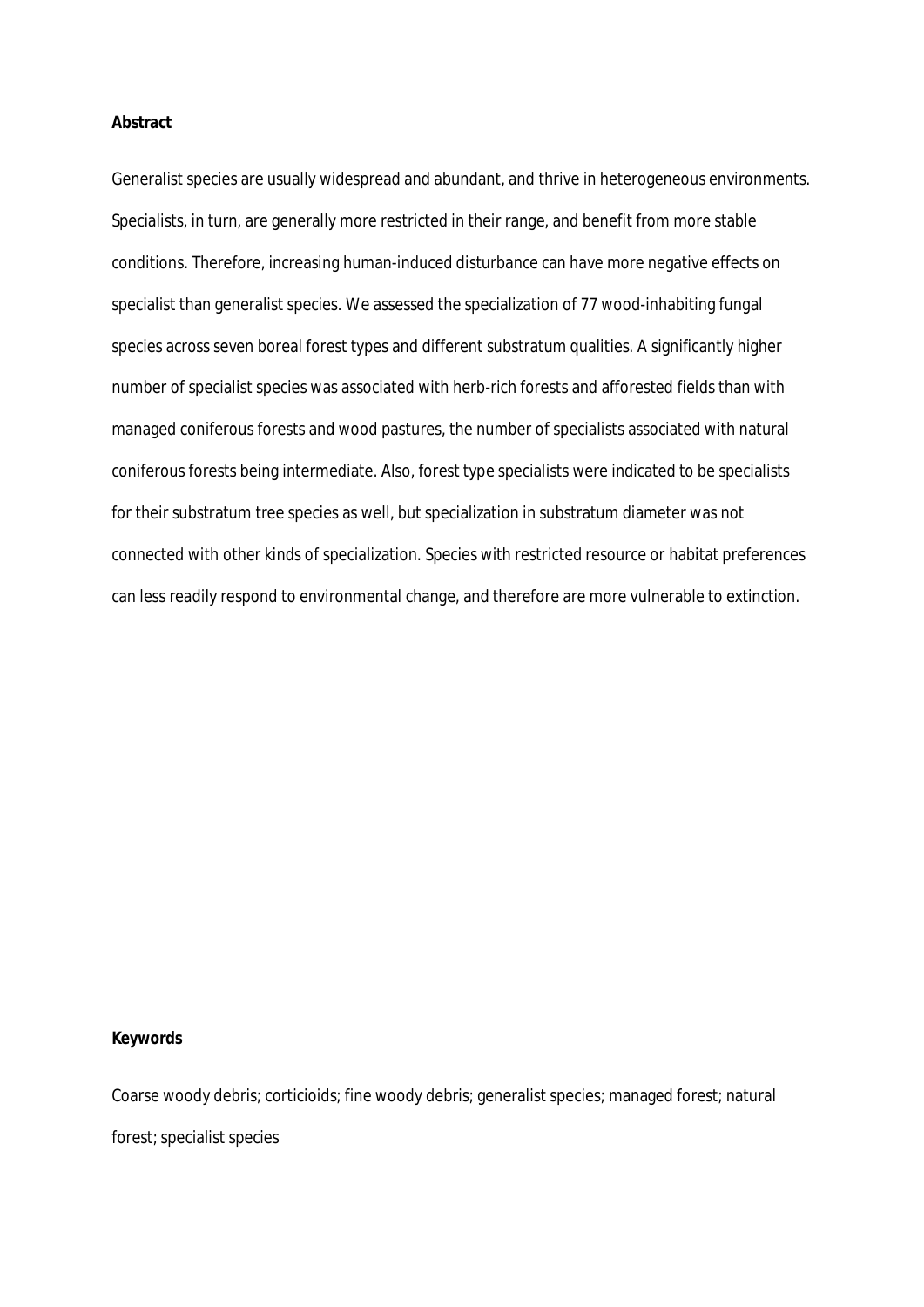#### **Introduction**

One of the pervasive questions in biology is to understand why certain organisms are present in some places and absent from others. The boundaries of geographic distribution can be assessed on many different scales, which range from global comprehensive approach to local microhabitat level. On the global scale, temperature and moisture are the main limiting factors for the majority of organisms. The gradients of these key physical factors, along with topographic variation, largely define the borderlines of the main climatic and vegetational zones. Other abiotic factors, such as light, pH, bedrock and soil composition operate on a more local scale and generate prerequisites for vegetational types. On the finest scale, suitable environmental conditions, habitat type and available resources combined with interactions among organisms of the same and different species comprise the ecological niche of a species. The realized niche is usually a compromise between the available resources and the biotic interactions limiting the use of them (Vandermeer 1972, Wiens & Graham 2005). Also, behavioral constraints such as preference towards certain resource(s) may confine the species into a subset of potential habitats. Thus, the distribution and the abundance of a species are always affected by a combination of abiotic and biotic factors (Gaston 2003).

It is not known whether the macroclimatic conditions have as important a role in the distribution of wood-inhabiting fungi as they have on vegetation (see, for example Bässler *et al.* (2010)). However, the current distribution patterns of wood-inhabiting fungi seem to be connected to the vegetation zones and largely follow the dominant tree species distribution within the vegetation zones (Hallenberg 1991). At a landscape level, distribution and abundance of wood-inhabiting fungi are heavily dictated by the availability of woody resources (Heilmann-Clausen *et al.* 2014, Abrego *et al.* 2015). Senescence and the exposure of trees to different disturbance factors, such as fire, wind, insect outbreaks, fungal pathogens, periodical drought and flooding, create dead wood in the natural forest landscape. The relative importance of each factor depends on the forest type (Kuuluvainen *et al.* 1998, Gromtsev 2002).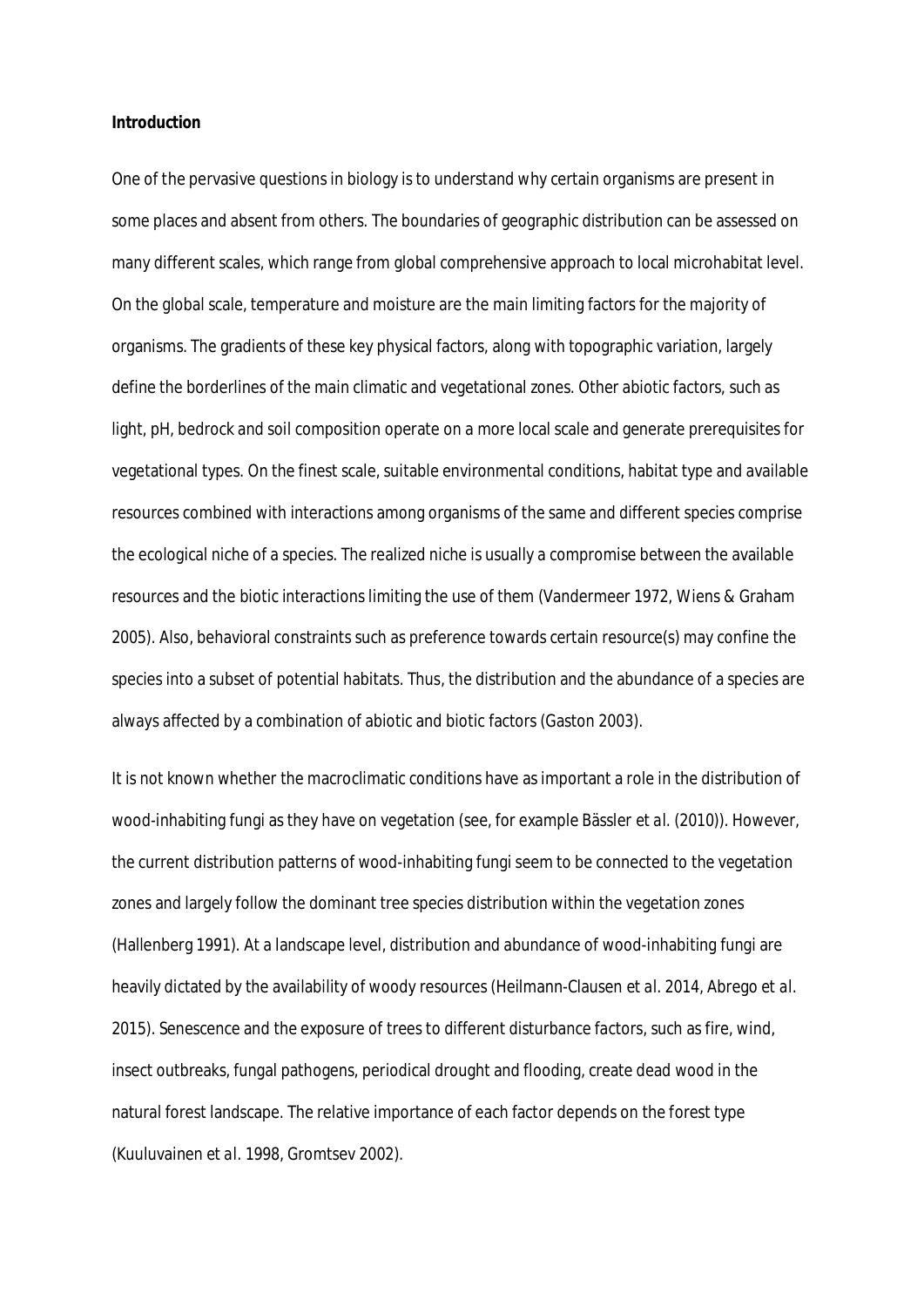At the forest stand level, dead wood forms a dynamic resource network in both space and time. A continuous supply of variable dead wood units allows the persistence of a diverse species pool. Gaps and fluctuations in the resource availability can lead to local extinctions and recolonizations, if there are healthy source populations within dispersal range (Jonsson *et al.* 2005). At the resource unit level, the quality of dead wood has spatial, temporal and qualitative dimensions: the most studied factors are tree species, size and decay stage, and other factors include decay rate, part of the tree, part of the wood, the cause of mortality of the tree, microenvironment around the wood, and other species' interactions. The number of possible combinations is very high, which creates countless niche specialization opportunities for wood-inhabiting fungi (Boddy *et al.* 2008, Stokland *et al.* 2012).

Human impact on forest ecosystems has been evident for millennia, as exemplified by the historical loss of deciduous forest cover over major parts of central Europe. During recent decades the rate of loss, deterioration and fragmentation of forested landscape has increased and pervaded also boreal and tropical biomes. In the wake of modern forestry practices both the amount and quality of dead wood has been drastically reduced in forest environments. Consequently, especially species associated with large diameter dead wood have suffered from habitat loss (Siitonen 2001). Recently, the growing demand for alternative sources of energy has reached the forests: modern energy-wood harvesting is depleting the forest floor from small diameter dead wood and thus creating a novel threat for associated species (Dahlberg *et al.* 2011, Toivanen *et al.* 2012).

A species can be considered a specialist if its abundance in a certain habitat or resource type is much higher than elsewhere in its potential range. Inversely, a species distributed evenly among potential resource or habitat types is a generalist. Furthermore, most species tend to have small geographic ranges and only a few are widespread. A positive correlation between regional distribution and local abundance is common among all kinds of organisms: widespread species appear to be more abundant than species with more limited geographical ranges (Gaston *et al.* (1997), but see Komonen *et al.* (2009)). A similar pattern is distinguished for generalist and specialist species, where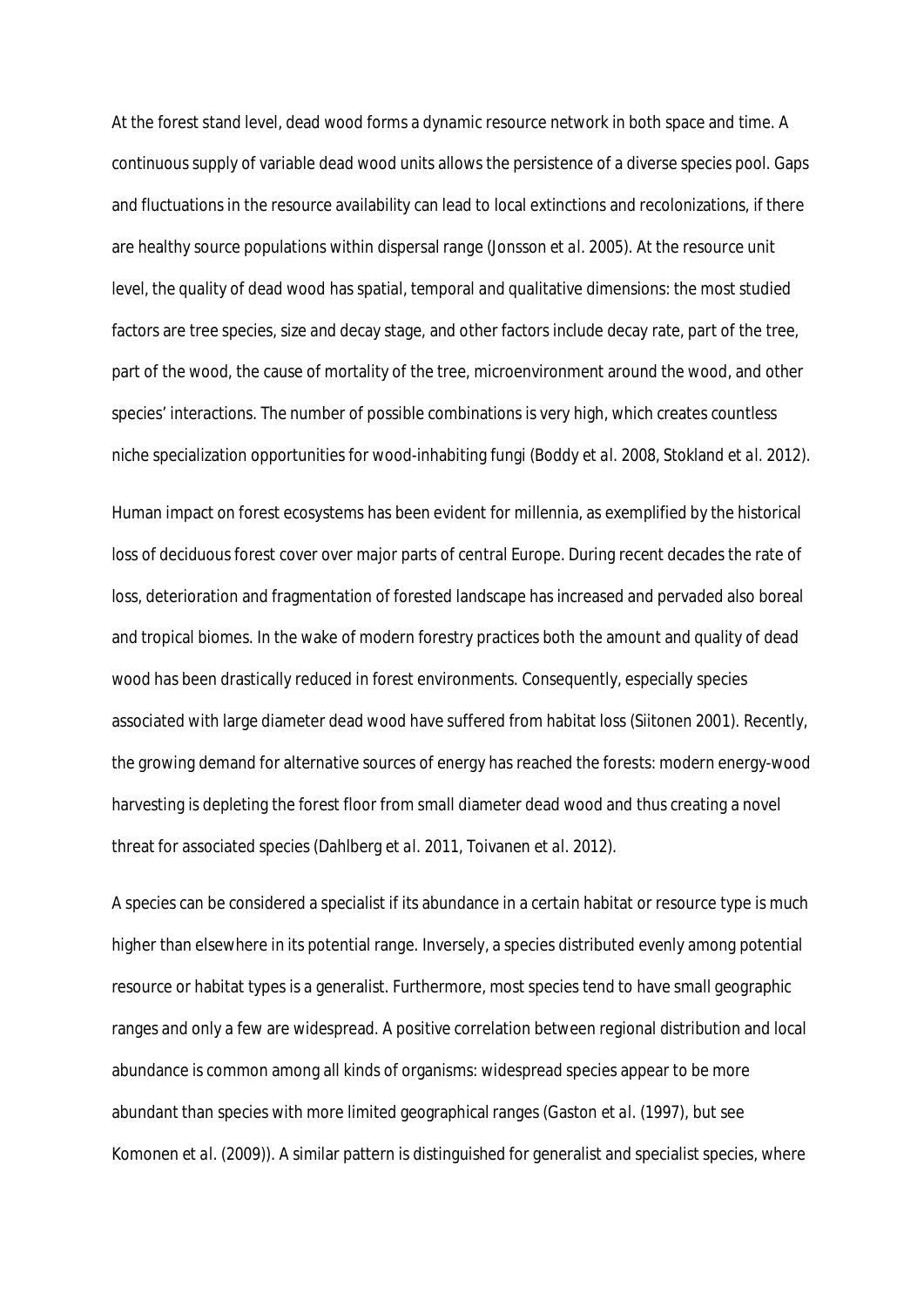the former is usually more widespread and abundant, and the latter more restricted in range. Generalist species are thought to have evolved and thrive in heterogeneous environments, while specialists favor and benefit from more stable conditions (Futuyma & Moreno 1988). Therefore, landscape fragmentation and increasing human-induced disturbance has a more negative effect on specialist than generalist species (Devictor *et al.* 2008b). Environmental degradation can also aggravate biotic homogenization processes in which declining specialist species are increasingly replaced by more mobile and widespread generalists (Olden *et al.* 2004). This has direct consequences for conservation as species with a confined range or specialized habitat requirements tend to have more limited dispersal abilities and are more prone to extinction through changes in their environment or via stochastic events (Henle *et al.* 2004, Berglund & Jonsson 2008). Quantifying species' ecological requirements and measuring their specialization will help identifying which species are more likely than others to prosper in the face of human-induced habitat and climate change, and which species will need our attention and conservation measures.

In this paper, we assess the level of habitat specialization of 77 wood-inhabiting fungal species by assigning them along a generalist-specialist continuum across three habitat and substratum variables: forest type, substratum tree species and substratum diameter. Species ranking from the most generalist to the most specialist species were composed across all possible variable combinations as well as for each variable separately. The connections between the species ranking among different variables was also tested to find out if the specialist species along one gradient are also specialists along other gradients. We also addressed if the level of specialization differed among species associated with alternative habitats or dead wood resource types. Moreover, we studied how specialization is connected to the abundance of the species within the data. Revealing the level of specialization along different environmental gradients and in relation to species' habitat and resource associations will shed light on the ecological requirements of wood-inhabiting fungal species. This can help in understanding and foreseeing the consequences of human-induced habitat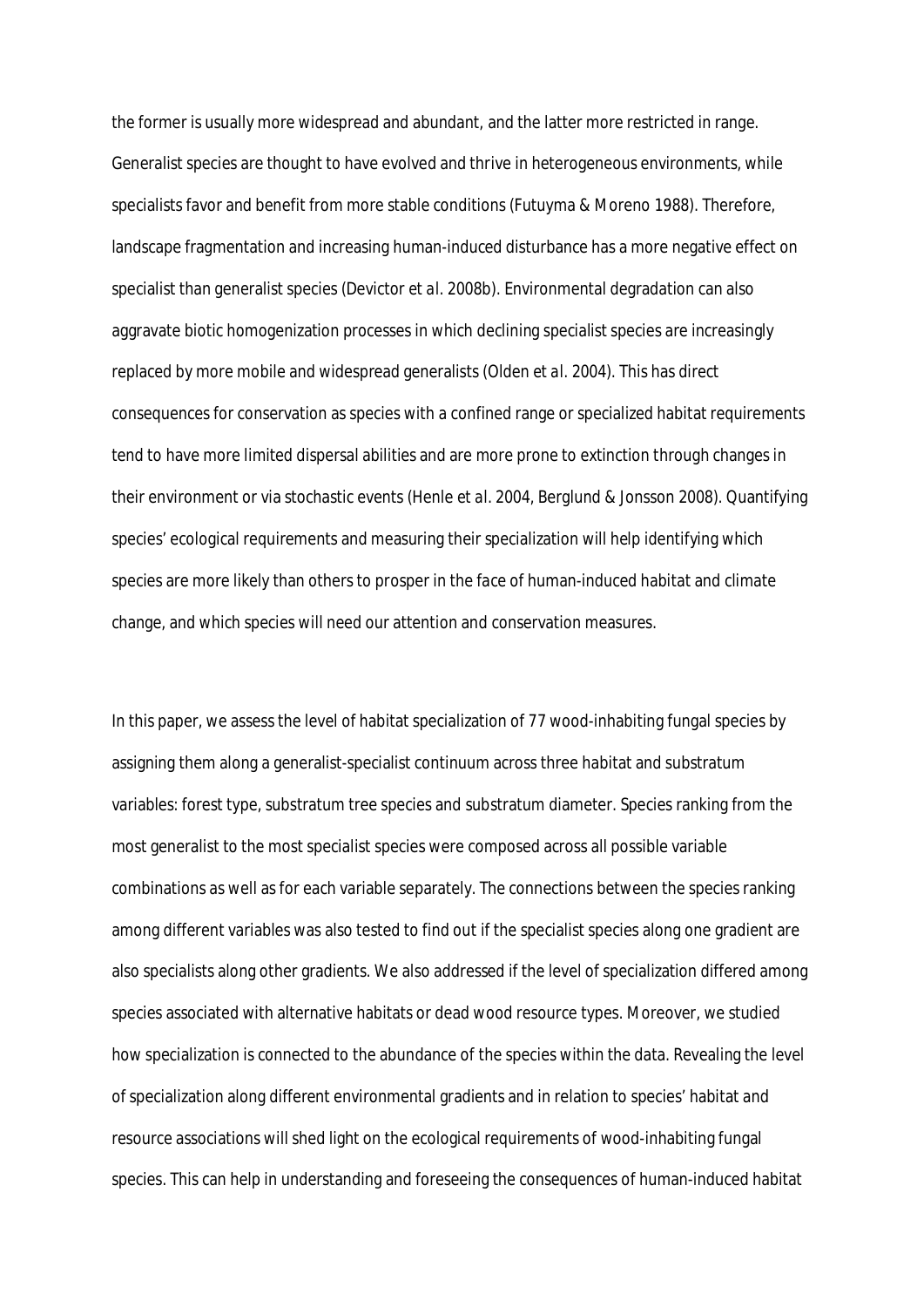alteration and climate change to fungal species and communities, and, thereby, help in designing appropriate conservation actions.

#### **Materials and methods**

#### Study sites

The study area is located in central Finland and belongs to south and middle boreal zone (Ahti *et al.* 1968). The study sites represent seven different forest types, with four replicates of each type (28 sites in total; Fig. 1). Four of the forest types are conifer dominated and three broadleaved dominated (Table 1). Eight of the 16 coniferous sites belong to mesic *Myrtillus* and *Oxalis-Myrtillus* types (Cajander 1949), dominated by Norway spruce (*Picea abies*), and mixed with variable proportions of Scots pine (*Pinus sylvestris*), birches (*Betula* spp.), European aspen (*Populus tremula*), grey alder (*Alnus incana*), rowan (*Sorbus aucuparia*), and goat willow (*Salix caprea*). The rest of the coniferous sites are drier *Vaccinium* and *Calluna* type forests with Scots pine (*Pinus sylvestris*) as the dominant tree species, mixed occasionally with birches, rowan, alder and spruce. Four of the spruce and four of the pine dominated sites are natural or semi-natural, i.e. no modern logging methods have been applied in these sites. The other half of the coniferous sites have been under intense management regime with regular thinnings. Most of the coniferous study sites are situated in National Parks or other nature reserves, administered by Metsähallitus (Parks and Wildlife Finland), while some of the managed coniferous sites are on privately owned land. See Juutilainen *et al.* (2014) for more detailed description of the coniferous study sites.

The 12 broadleaved study sites belong to natural herb-rich forests, traditional wood pastures and afforested fields. The natural herb-rich forest sites are characterized by diverse mix of various broadleaved tree species including birches, aspen, grey alder, black alder (*A. glutinosa*), rowan, goat willow, bird cherry (*Prunus padus*), Norway maple (*Acer platanoides*), small-leaved lime (*Tilia*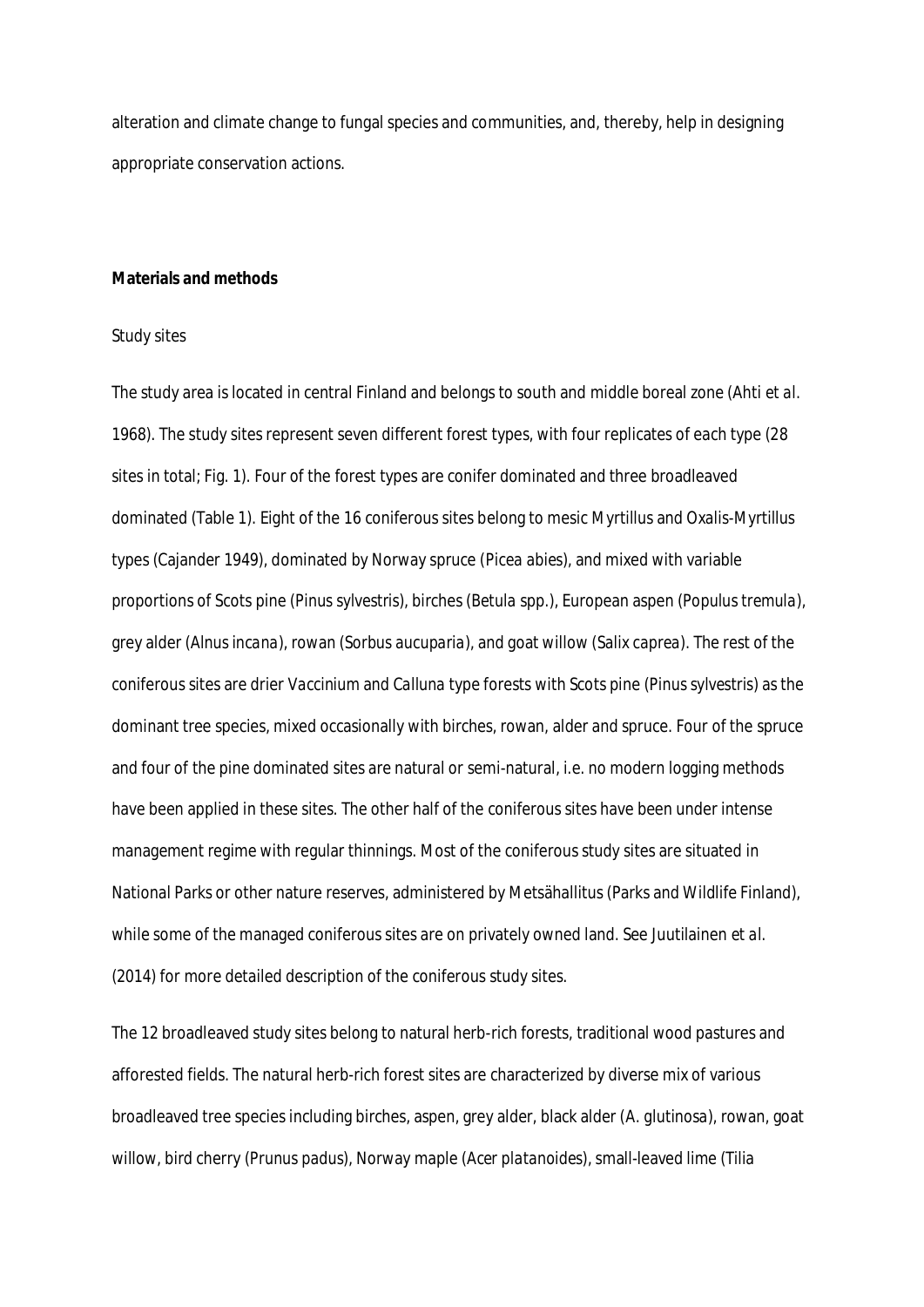*cordata*), and wych elm (*Ulmus glabra*), mixed with occasional spruce and pine . The wood pasture sites are birch dominated, with variable amount of juniper (*Juniperus communis*), grey alder, rowan, spruce and pine, and are still in use for cattle or sheep grazing. Likewise, the afforested field sites are birch dominated, with only occasional *Salix spp*. and some spruce saplings, but the trees are of uniform age and more evenly spaced. See Juutilainen *et al.* (2016) and Oldén *et al.* (2016) for more details about the broadleaved sites. The natural herb-rich forest sites are located in nature reserves belonging to the Natura 2000 network. The wood pasture and afforested field study sites are on privately owned land.

#### Study design and sampling methods

At each study site three 10 X 10 m sampling plots were established according to the methodology introduced in Juutilainen *et al.* (2011). The afforested field sites were represented with only two sampling plots due to the limited space in each birch afforestation block and the laborious data collection in these sites. From the entire sampling plot area all dead wood particles (logs, snags, stumps, branches) with a minimum diameter of 2 cm were inspected. In addition, a 2 X 2 m subplot was set at each corner of every sampling plot. More comprehensive sampling was conducted in the subplots, including the smallest twigs and cones. The investigated dead wood material was divided into six diameter categories: <0.5 cm, 0.5 -< 1 cm, 1 - < 2 cm, 2 - < 5 cm, 5 - < 10 cm and  $\geq$  10 cm. In addition, cones were separated as the seventh substrate "diameter" category. Dead wood units were identified to species level whenever possible. Sometimes, especially with more decayed units, identification was impossible. Therefore, some dead wood units were labelled as "Unidentified deciduous/conifer/ tree species".

Every dead wood unit was carefully inspected for the presence of fungal fruit bodies or mycelial cords. In this study corticioid and polyporoid fungi including resupinate Heterobasidiomycetes ("Corticiaceae" *s.l*.) were collected. The majority of the species are true wood decayers, but some are mostly associated with forest floor litter, and a few species are ectomycorrhizal with trees. What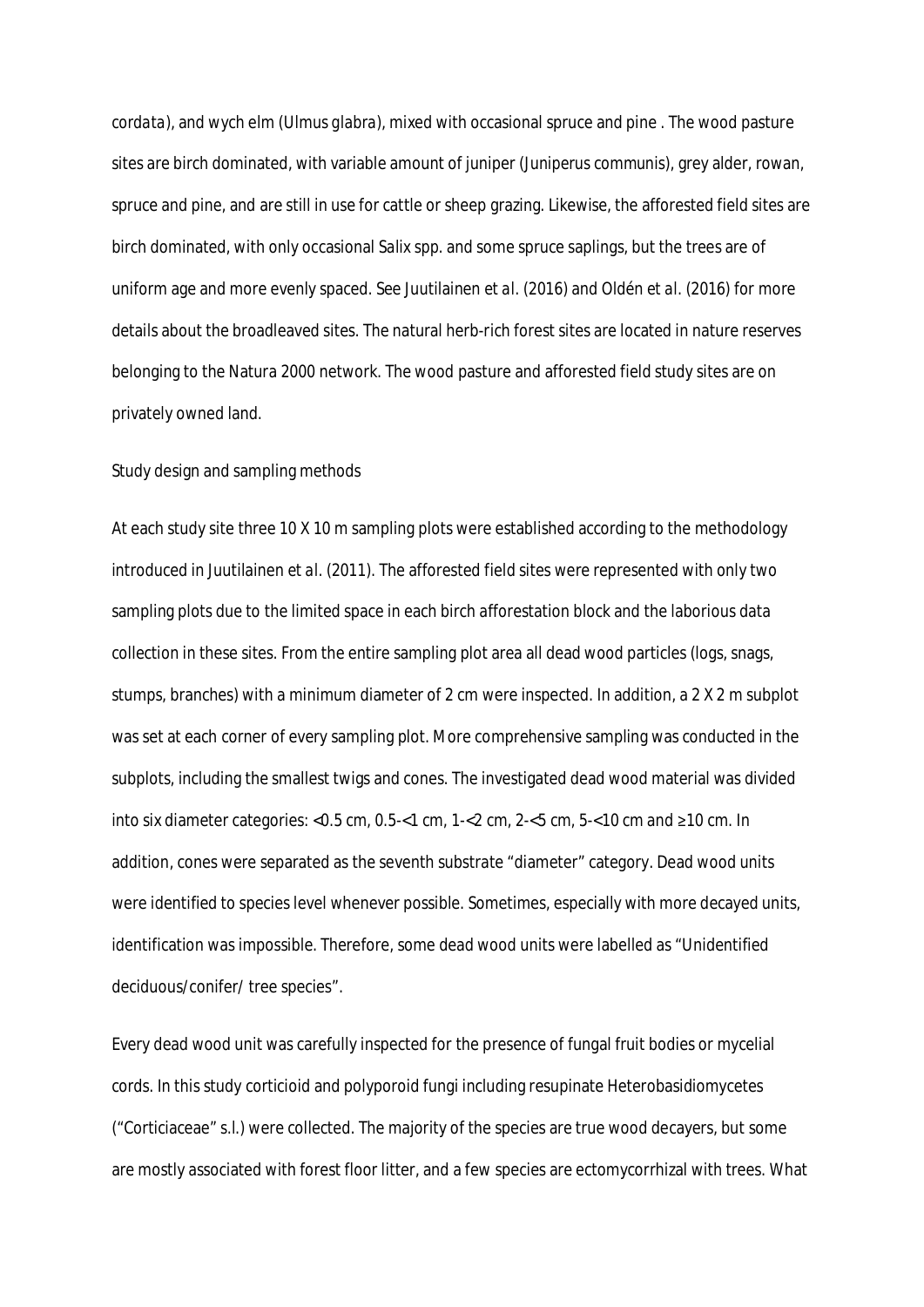all these species have in common is that they form fruit bodies on dead wood, regardless of their primary nutritional strategy. The measure of species' abundance used in this study was the total number of dead wood units from which the species was recorded. The observed fungi were identified to species level *in situ*, or collected and dried as specimens for later microscopic identification, using compound microscope with magnification of 40-1600X. The nomenclature follows mostly Kotiranta *et al.* (2009), with some exceptions from Bernicchia & Gorjón (2010) and Ryvarden & Melo (2014). Voucher specimens are preserved in the herbaria of National History Museum of University of Jyväskylä (JYV) and personal collections of the authors K.J and H.K. Unfortunately, we did not separate the observations based on fungal cords, and therefore the number of *Piloderma fallax* in the material is inflated. Moreover, *Piloderma* taxonomy has proven to be more varied than previously thought. Currently it seems that the cord material we have named *P. fallax* can potentially include some observations from *P. byssinum* or extremely rare *P. olivaceum*.

## Data selection

The abundance data used in this paper combines the datasets of two earlier studies (Juutilainen *et al.* 2014, Juutilainen *et al.* 2016). The complete data comprises over 10 000 observations of woodinhabiting fungi, including species and genus level observations as well as unidentified specimens belonging to higher level taxa (Supplementary Appendix B). For this study only species with minimum number of 10 observations were included. The filtered dataset includes 4331 fungal observations of 77 species (see Supplementary Appendix C for the number of fungal species on different substrate categories/forest types).

#### Data analyses

We calculated species' abundances (occurrences per dead wood unit) across seven forest types (SN, PN, SM, PM, HR, WP, AF; Table 1.), seven dead wood substratum diameter categories (<0.5 cm, 0.5- <1 cm, 1-<2 cm, 2-<5 cm, 5-<10 cm, 10≤ cm; cones as the seventh "diameter" category), and four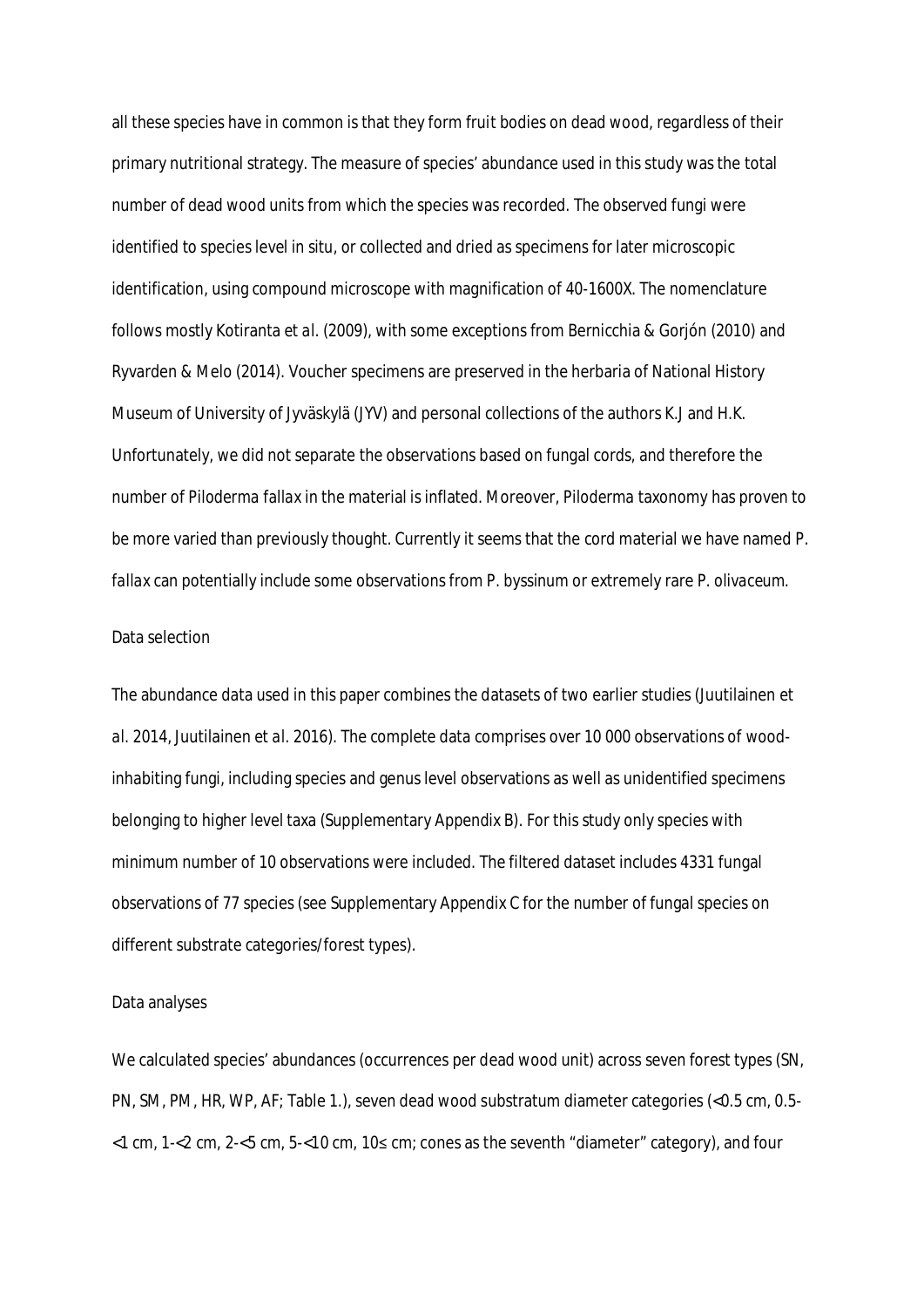substratum tree species (*Betula*, other deciduous wood combined, *Picea* and *Pinus*). Other coniferous substrata as well as unidentified substrata were omitted from the analyses.

To quantify each species' specialization we calculated Species Specialization Index (SSI, *sensu* (Julliard *et al.* 2006)), which is simply the ratio of standard deviation to mean of the species relative abundance, across all resource classes, as well as for forest types, substratum diameter categories and substratum tree species separately.

Standard deviation of abundances can be expected to be biased by low sample size. Hence, we used the formula  $\sqrt{K/n}$  (where K is the number of resource classes and n is the total number of observations of a species) to estimate bias for each species (see Devictor *et al.* (2008a) for detailed explanation). In the final analyses we used the bias-corrected values (SSIc). In general, the small values of SSIc refer to a generalist species, and the level of specialization for certain resource type(s) increases with increasing SSIc value. There is, however, no specific borderline value which could divide strictly the generalists and the specialists. Rather, the SSIc values form a continuum from the most generalist to the most specialist species.

We analyzed the correlation between the species' specialization level (SSIc) and mean abundance (observations/dead wood particle) across all resource classes. The correlation is expected to be negative, if the generalist species are more abundant than the specialists.

Differences in species' SSIc-values were tested among species associated with different forest types, substratum tree species and substratum diameter categories. We classified species being associated with the forest types, substratum tree species and diameter category, based on their highest abundance among the categories. For example, a species was classified being associated with natural spruce forests if its abundance was highest in that forest type. To avoid too small sample sizes, some classes were pooled together to create ecologically sound combinations: Among forest types SN and PN were combined as "coniferous forests with low human influence"; SM, PM and WP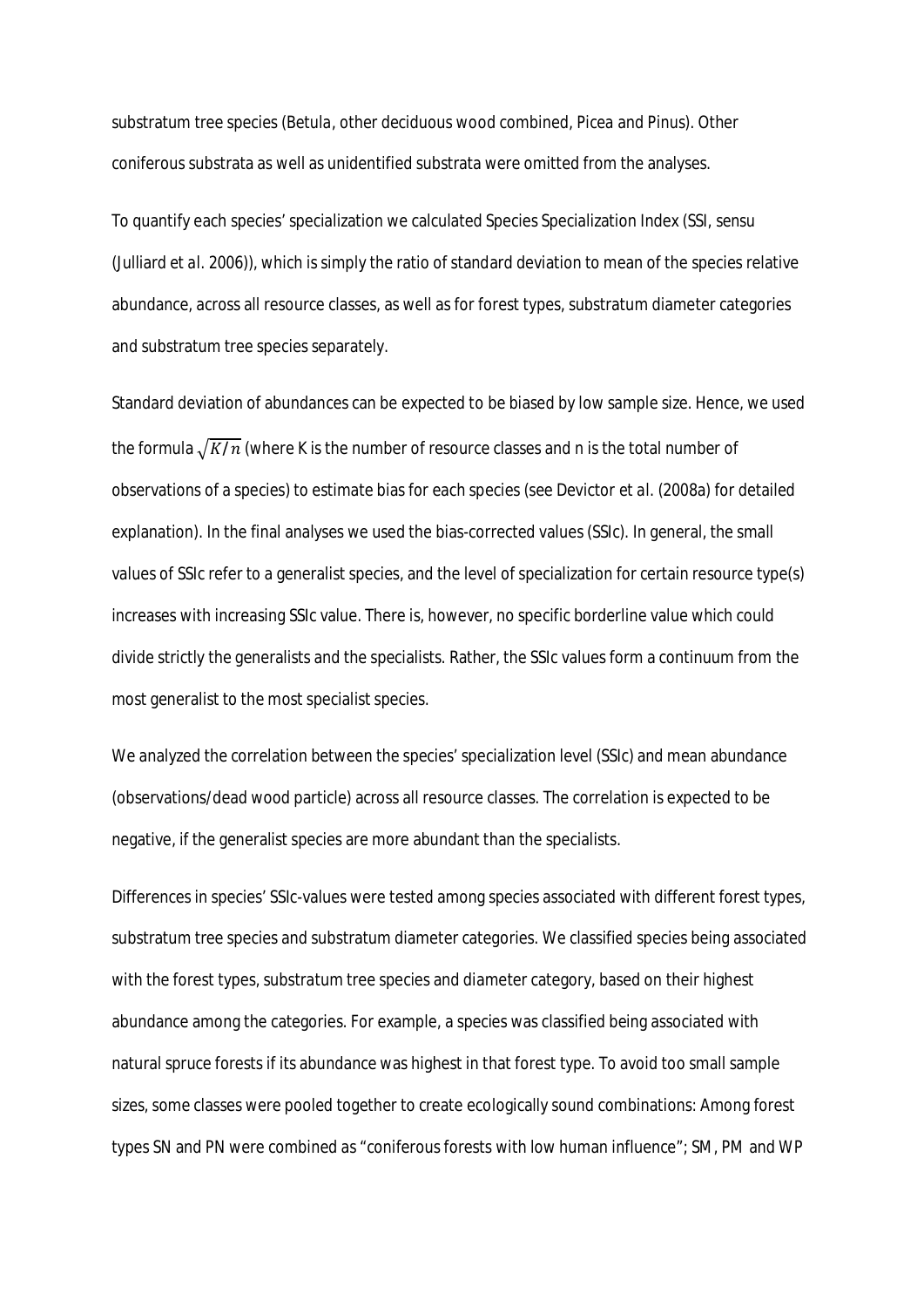were combined as "forests with high human influence"; HR was left separate as "deciduous forest with low human influence" and AF as "novel ecosystem with high human influence". Among substratum diameter categories the three smallest fractions (<2 cm) were combined to represent very fine woody debris, and the cones were omitted because of low number of occurrences. The other diameter fractions were left separate. Regarding substratum tree species, dead wood from spruce, pine and birch were analyzed separately. Dead wood from all other deciduous tree species, as well as from unidentified deciduous (other than birch) trees were combined as a fourth substratum tree "species". The differences were tested with one-way analysis of variance (1-way ANOVA). For significant results also pairwise *post hoc* –comparisons were performed using least significant distance (LSD) measure.

To compare the generalist-specialist continuum among forest types, substratum tree species and substratum diameter categories, we ran rank correlations of the species' SSIc values for all possible combinations (forest type vs. substratum tree species, substratum diameter category vs. substratum tree species, and substratum diameter category vs. forest type). All analyses were conducted with IBM SPSS Statistics 22.0 software for Windows.

#### **Results**

Among the 77 species analyzed across all habitat and substratum type combinations, the SSIc values ranged from 1.81 for the most generalist species (*Botryobasidium subcoronatum*) to 11.10 for the most specialist species (*Trechispora byssinella*) (Table 2). There was only a slight negative correlation between SSIc and the mean abundance across all combinations (r=-0.179, df=75, p=0.119; Fig.2). However, when the less abundant species (<20 observations) were omitted, the negative correlation strengthened (r=-0.299, df=39, p=0.057). The bias/SSI ratio was at least 50% for nine species out of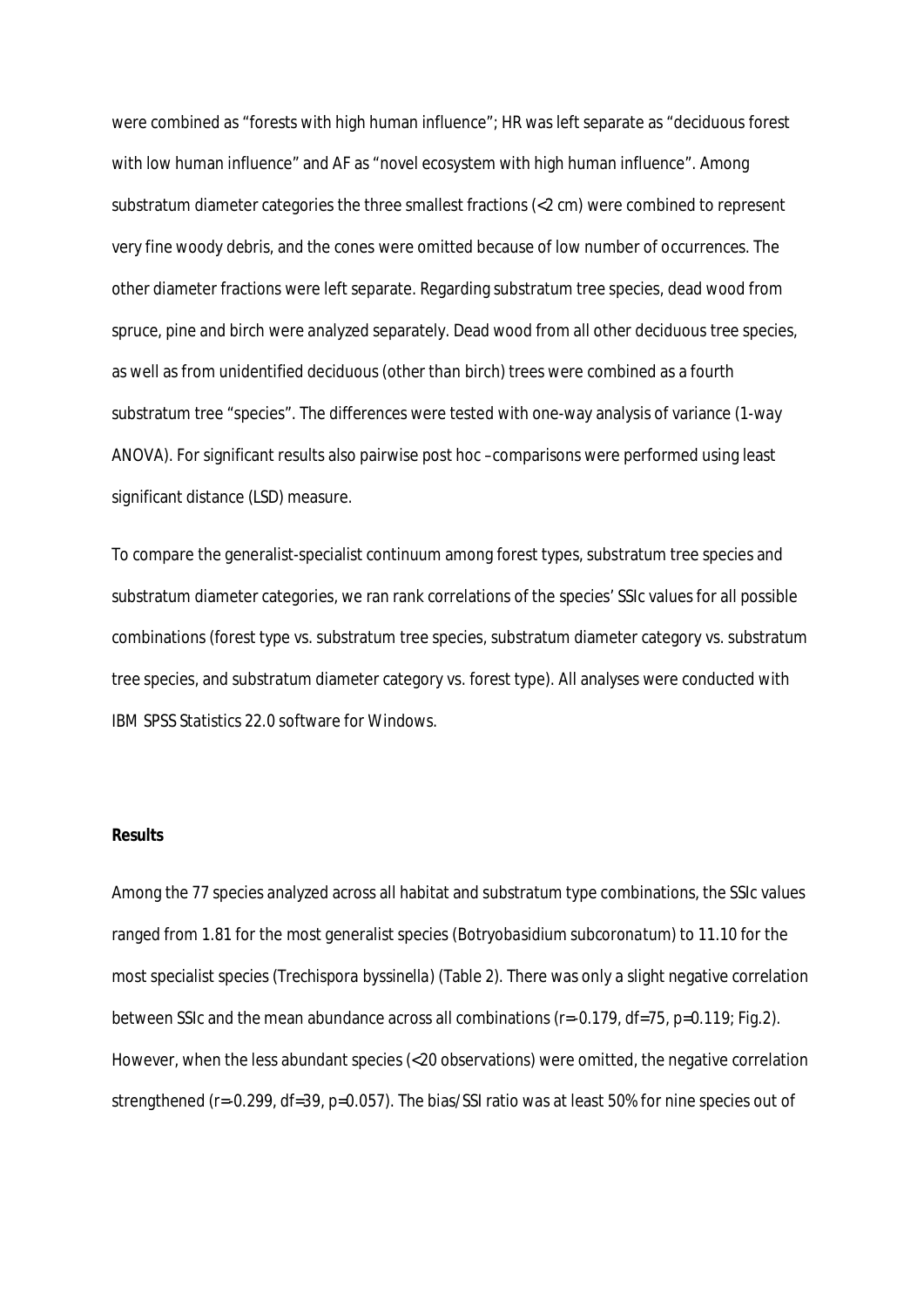77, and thus interpreting the SSIc values for these species should be done cautiously (Supplementary Table A1).

When analyzed separately, SSIc values across forest types ranged from 0 for the most generalist species (*Ceratobasidium cornigerum*) to 2.22 for the most specialist species (*Phlebiella* aff*. insperata*) (Table 2 and Supplementary Table A2). Species' SSIc values differed significantly among the species associated with different forest types (F=2.994, p=0.036). The pairwise comparisons revealed a significantly higher mean level of specialization among species associated with herb-rich forests (HR) and afforested fields (AF) than among species associated with forests with high human influence (SM+PM+WP combined). Also, AF tended to have a higher mean level of species' specialization than natural forests (SN+PN), but the difference was not significant (Fig.3).

Across substratum tree species classes the SSIc values ranged from 0 for the most generalist species (*Botryobasidium subcoronatum*) to 1.52 for the most specialist species (*Phlebiella* aff*. insperata*) (Table 2 and Supplementary Table A3). As the assumption of the homogeneity of variance was not met for substratum tree species, the original SSIc values were replaced by rank numbering to provide a non-parametric equivalent for the analysis of variance. The mean level of species' specialization did not differ significantly among species associated with different substratum tree species (F=0.526, p=0.666).

The SSIc values across substratum diameter categories ranged from 0.35 for the most generalist species (*Scopuloides rimosa*) to 1.61 for the most specialist species (*Sistotrema cf. oblongisporum*) (Tables 2 and A4). Also for substratum diameter categories the variances were unequal; hence the SSIc values were replaced by ranks. There were no significant differences in the mean level of specialization among species associated with different substratum diameter categories (F=0.956, p=0.418).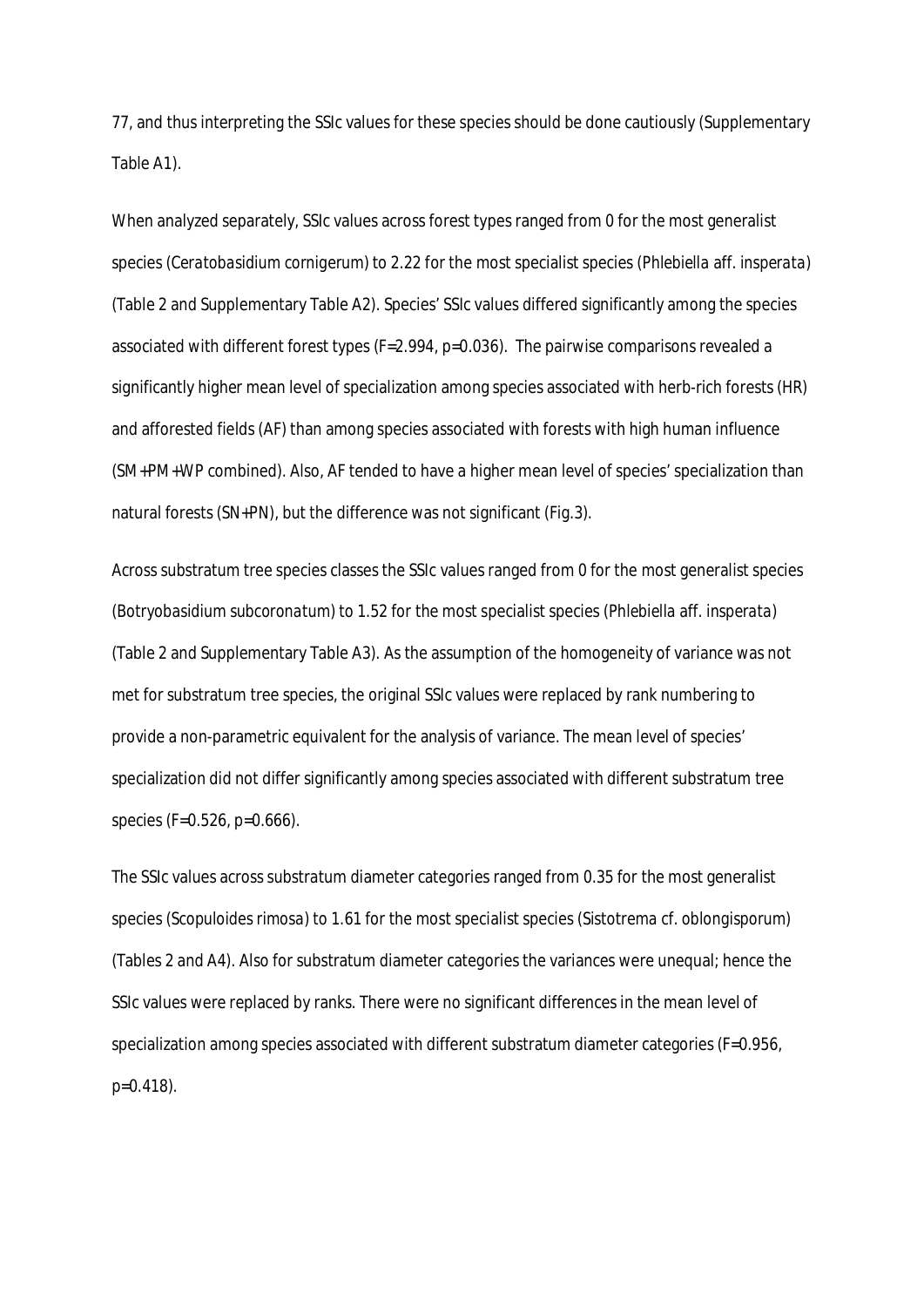Species' rank of their SSIc values showed strong positive correlation between forest types and substratum tree species (r=0.663, p<0.01, Fig. 4A) indicating that the forest type specialists tend to be specialists also in terms of their substratum tree species. Species' forest type specialization rank did not correlate with the rank based on specialization with respect to substratum diameter categories (r=0.055, p=0.636, Fig. 4B). There was a weak negative correlation between species' rank based on specialization with respect to different substratum diameter categories and the rank based on specialization with respect to substratum tree species (r=-0.106, p=0.360, Fig. 4C).

#### **Discussion**

Comparison of SSIc values across all habitat and substratum type combinations revealed great variability among the species' resource preferences. The species in the generalist end of the continuum were present in varying combinations across all variables. The species in the specialist end of the list were more restricted with their preferences for either forest type, substratum tree species, substratum diameter category, or for some combination of these. We did not find strong negative correlation between species specialization index and mean abundance across all habitat and substratum type combinations, which would have been expected if locally more abundant species were habitat and substratum type generalists. In our data, specialist species were always rare but generalists included both locally abundant and rare species. The species that were opposite to expectation (locally rare generalists) included several species loosely associated with deciduous and small diameter dead wood, but we could not identify any single common characteristic for them. This is an intriguing pattern and deserves more study.

One should also note that as the number of different habitat-resource combinations is large (152 combinations in total), the abundances of species in each class are inevitably small. This decreases the power of the analysis and reduces the interpretability of the SSIc values. When the SSIc values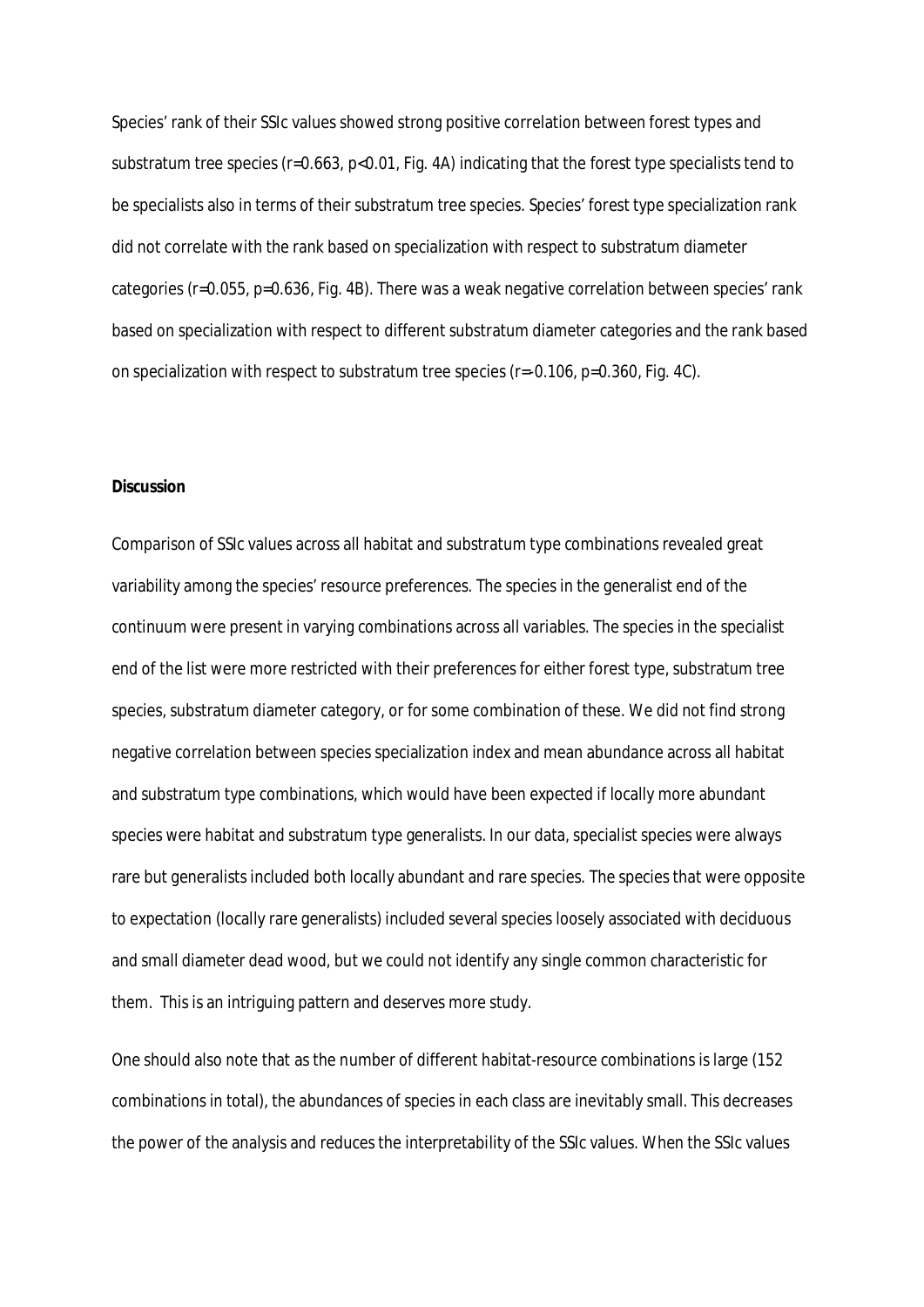were examined separately for the three classifying variables, interpreting species' preferences was more reasonable. Concerning the forest type, all species at the generalist end of the list were present in four to six out of seven types of forests whereas the most specialized ones were found only in one, two or three forest types. It is notable that the majority of the most specialized species are growing almost exclusively in (some of the) deciduous forest types, or at least they are completely absent from the managed coniferous forests. There did not appear to be any species specialized to managed coniferous forest types. Furthermore, specialization in natural coniferous forests seems to be relatively rare among wood-inhabiting fungi occupying fine woody debris, which is in contrast with earlier results on species occupying coarse woody debris (Nordén *et al.* 2013). This is logical since the number of small dead wood units per hectare is very similar in spruce and pine dominated natural and managed forests (Table 3.) (Juutilainen *et al.* 2014). It suggests equal availability of resources in natural and managed coniferous forests for species associated with fine woody debris. An interesting question is whether the physiochemical conditions of fine woody debris are also similar in managed and natural coniferous forests. Our data do not provide any hard evidence for this, but suggests that there are no major differences; otherwise there would, probably, be more specialized species.

Most likely the specialization in some particular forest type is, in fact, specialization in a certain combination of substratum tree species, stand age structure, and most importantly, the amount and quality of decaying wood. Most wood-inhabiting fungi acquire necessary energy and nutrients from the woody substratum they are living in. Therefore, the question whether a fungal species is present in a certain forest type or not, is largely determined by the available resources. A well-known example is the comparison of fungal species richness and community composition in natural and managed forests. The differences in fungal assemblages are mostly explained by the differences in the dead wood profile of the forests (Penttilä *et al.* 2004, Hottola *et al.* 2009, Abrego & Salcedo 2013). However, the dead wood profile does not seem to be the only determining factor explaining the differences in fungal communities among different forest types. For example, previously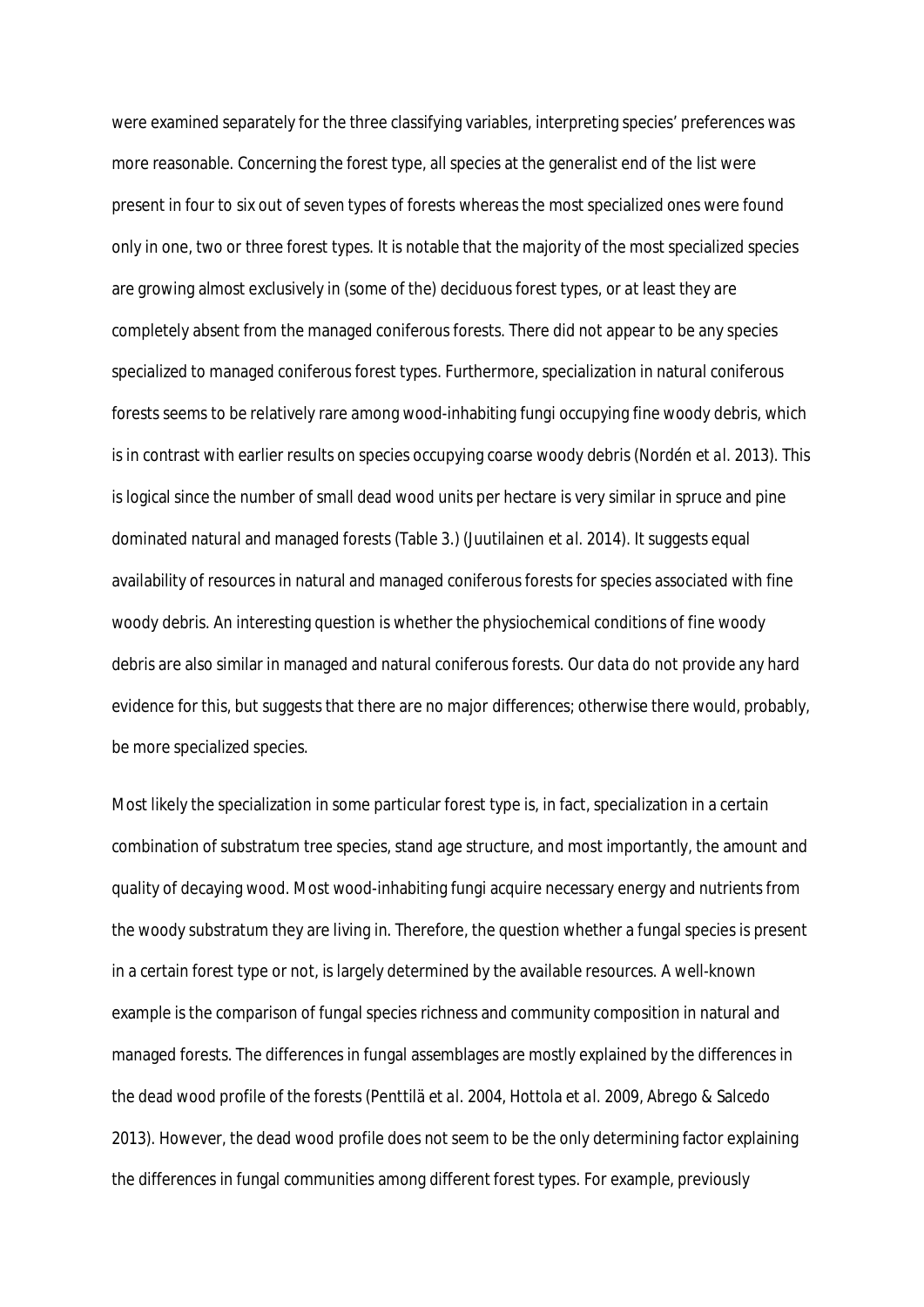(Juutilainen *et al.* 2016) we found that the dead wood profile did not explain why the fungal species richness and the number of rare species was relatively high in afforested fields compared to other habitats, even though the amount and diversity of dead wood in the afforested fields is very limited.

The generalists for substratum tree species were able to utilize both coniferous and deciduous wood whereas the specialists had clear preferences for either one tree species or for deciduous vs. coniferous wood. Species that were present only on one substratum tree species were very rare, and were mainly associated with birch. Some of them (*Phlebiella* aff*.insperata*, *Sistotrema oblongisporum*, *Tomentella galzinii*) represent species associated with small diameter dead wood, whose ecology and substratum preferences are poorly known. *Phlebiella* aff*.insperata* is a mystery species to us; it was found solely on birch twigs from afforested field sites. We have no hypotheses to explain this pattern, as birch twigs were present in all studied forest types. *Sistotrema oblongisporum* is usually common on several kinds of fine deciduous woody material. In our data it was tightly associated with birch, but this can be partly explained by the fact that it was encountered mostly in afforested field and wood pasture sites where birch trees are dominant and other deciduous material is very scarce. *S. oblongisporum* fruit bodies emerge usually shortly after rain and disappear rather quickly. The detectability of the fruit bodies is, therefore, strongly affected by local conditions and sampling time, which, in turn, can be reflected in the data. This might partly explain why we found so few *S. oblongisporum* occurrences in natural herb-rich sites. *Tomentella galzinii* is one of the few ectomycorrhizal corticioids in our data. As it is largely associated with birch trees, it probably grows fruit bodies on the most readily available substrata, which tend to be the fallen branches of the companion tree.

In general, the preference for substratum tree species is commonly observed among woodinhabiting fungi (Gange *et al.* 2011, Heilmann-Clausen & Læssøe 2012). Many wood-inhabiting fungal species seem to have a preference for a certain tree species, tree genus or for a few similar tree species as a resource (Boddy *et al.* 2008). The proportion of specialist species tends to be higher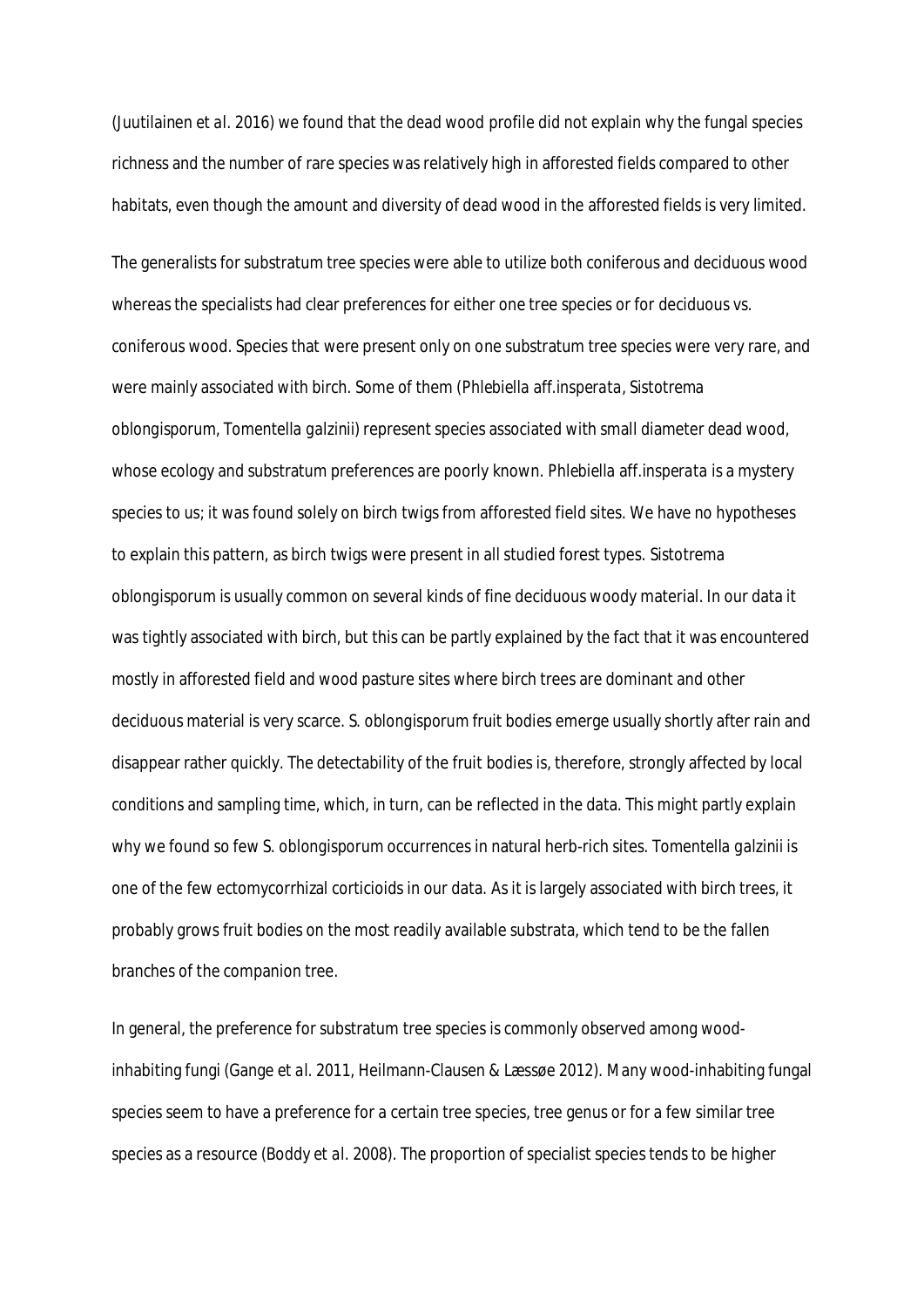among the species that interact with living host trees, such as latent decay and heart rot fungi (Boddy *et al.* 2008). Perhaps the lack of latent decayers and heart rot agents among the community occupying fine woody debris explains the scarcity of facultative specialists in our data.

True substratum generalist species, with the ability to utilize a very wide variety of tree species (both deciduous and coniferous wood) were relatively common in our data. There were 24 species (31% of the studied species) with at least one occurrence on all studied tree species (when other deciduous trees than birch were pooled together). Among the species associated with very fine woody debris, the substratum tree species generalists include several fungi from the genera *Athelia*, *Piloderma*, *Sistotrema* and *Trechispora*. Interestingly, many of these species are often found in well-decayed wood or even litter, which suggests preference for advanced decay stages over other attributes of the substratum. Also, it is possible that the defence chemicals, which are largely specific to each tree species, have smaller effect on fungi during the late decay stages (Boddy *et al.* 2008).

In our study the proportion of substratum generalist species was higher than in earlier studies of fungi associated with coarse woody debris. For example, Nordén *et al.* (2013) found that only 26 (22%; mainly polypore) species out of 119 were generalists for substratum tree species, and the majority of fungi showed clear preference for either coniferous or deciduous wood. Kueffer *et al.* (2008) found that only 20 species out of 230 were tightly associated with one host tree species, whereas the main factor dividing fungal species was coniferous vs. deciduous hosts. Stokland & Larsson (2011), however, found that 69 (33 %) species out of 208 occurring on pine logs and 90 (38 %) species out of 232 occurring on spruce logs were generalists, while the rest showed preference for either pine, spruce or coniferous substrata. The varying proportion of generalists among the abovementioned studies might stem from the methods used for measuring substratum specialization, which differed among studies. In general it is difficult to compare the results of specialization analyses conducted in different systems because the detected specialization is always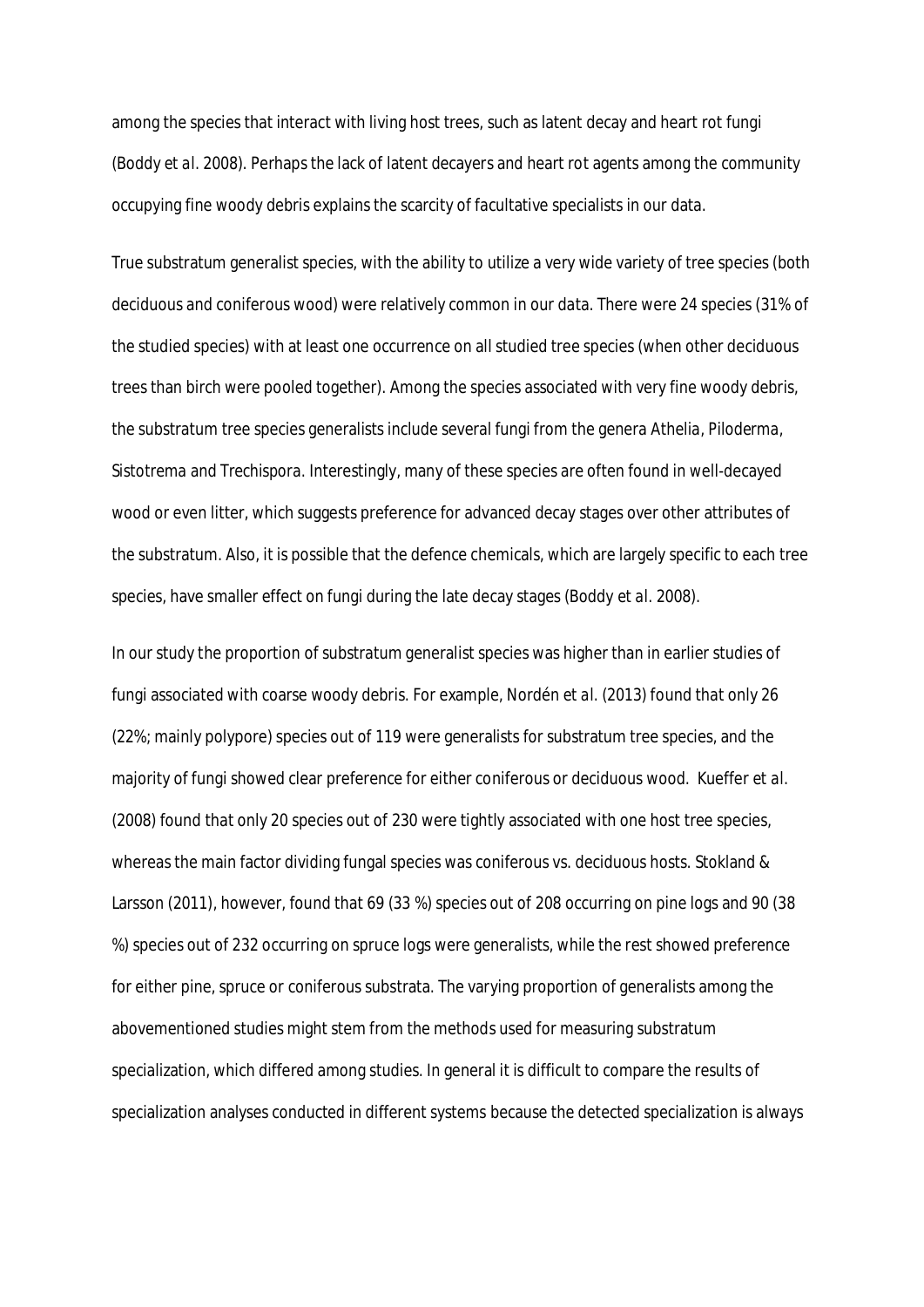dependent on the methodology, and the analyses always catch only a subset of the local species pool.

The division of species into generalists and specialists according to substratum diameter was also evident. The generalist species for substratum diameter category were present in both small and large diameter dead wood and many species also in cones. The specialist species were more restricted to either fine or coarse woody debris. However, we did not find any species strictly specialized on one particular diameter class. The size of dead wood unit affects the variation of physical conditions, for example temperature (Halme *et al.* 2013) within the wood. Moreover, it is likely that the chemical conditions also vary depending on dead wood size, and those conditions have an effect on how different species are able to utilize the wood (Venugopal *et al.* 2016).

Fine woody debris is a very abundant resource in most forest types (Juutilainen *et al.* 2011, Juutilainen *et al.* 2014, Juutilainen *et al.* 2016) and its supply is continuous in most forests. Thus, specialization in finest woody debris could rationally be a winning evolutionary strategy. Interestingly, Kueffer *et al.* (2008) also found that only nine fungal species out of 230 showed strong preference for substratum diameter (in this case for small twigs, intermediate and larger branches). The main diameter thresholds, 0.72 cm and 1.35 cm, discovered in their study were surprisingly small, and effectively categorize all dead wood from intermediate branches to large trunks into the same category of coarse woody debris. However, our results support earlier studies in that many species of wood-inhabiting fungi show some preference for either large or small sized dead wood substrata. Especially, the connection of several polypore species with large diameter dead wood is widely acknowledged (Junninen & Komonen 2011). Indeed, in natural forests coarse woody debris is a very abundant resource (Siitonen 2001) and it is logical to expect specialization in it, too. To summarize, it seems that clear preferences for different dead wood dimensions exist among woodinhabiting fungi but most often these preferences do not manifest as strict specialization in a certain substratum diameter or narrow diameter range.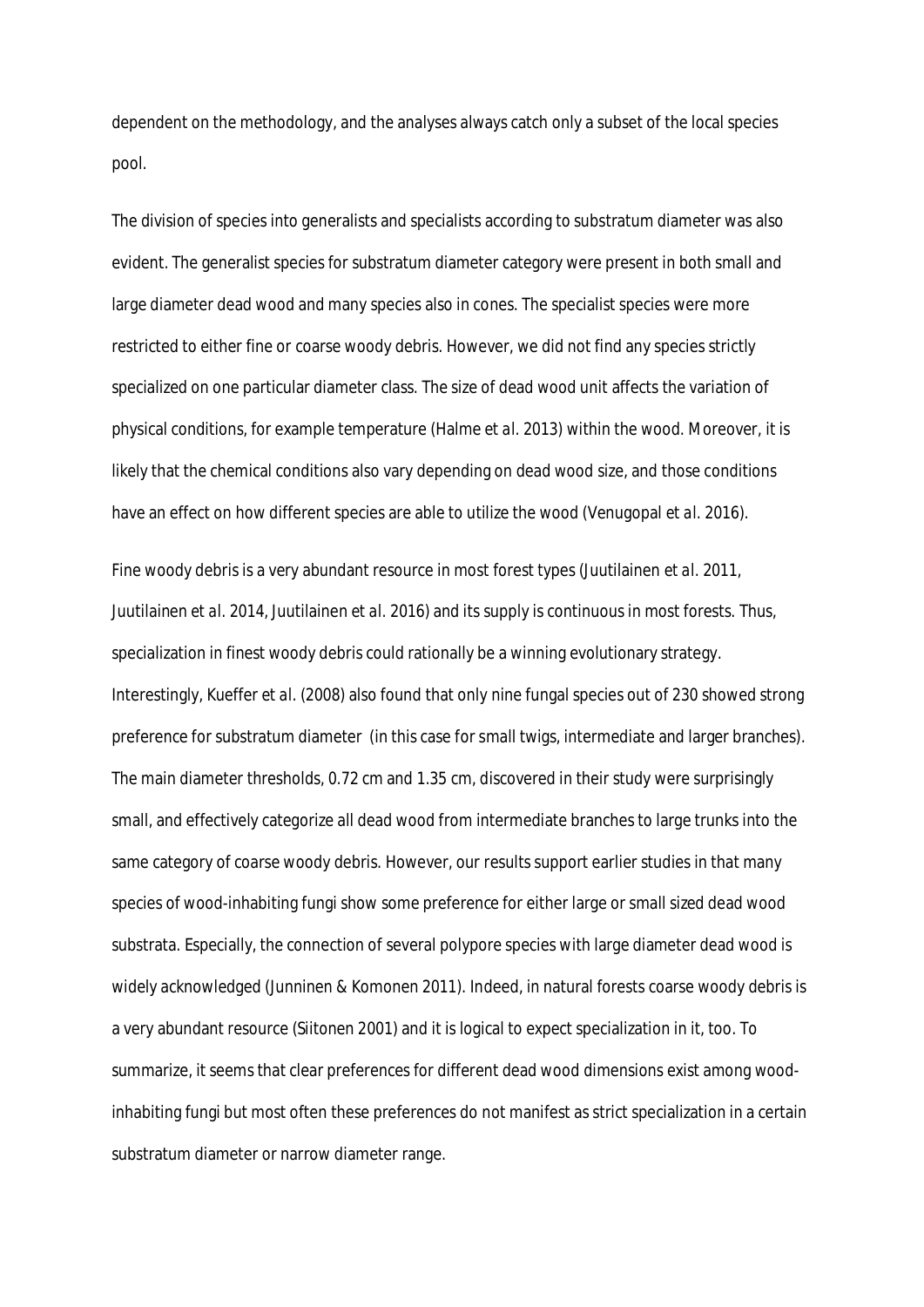Our rank correlation results showed that the generalist species for different forest types are generalists considering their substratum tree species as well. This connection is tangible: if a fungal species can utilize many different tree species as a substratum, it can potentially survive in many kinds of habitats where suitable substrata are present, as long as dead wood input is constant. Consequently, the generalist species are able to thrive in different forest environments due to their ability to utilize the variety of tree species available in each forest type. On the other hand, some species highly specialized for the substratum tree species and forest type were present only in one forest type and abundant only within a certain substratum type. These species were rare or completely absent from other forest types even if the apparently preferred substratum was plentiful in other habitats as well. An extreme example is, again, *Phlebiella* aff*. insperata*, which was one of the most abundant species in afforested fields, but absent from every other forest type. This species was practically always found on small diameter birch wood (only one additional observation from unidentified deciduous wood), a substratum very common in all the deciduous forest types (Juutilainen *et al.* 2016) and also present in all coniferous forests (Juutilainen *et al.* 2014). It seems that some unknown factors play an additional role in the habitat selection of this and of other similar species. For example, it is possible that the quality of dead wood differs among forest types due to differences in the age, growth rate or competitive environment of the trees. Growth rate of the tree has certainly been shown to affect wood-inhabiting fungi (Edman *et al.* 2006). The high level of specialization of species in afforested fields is a surprising result, as one may expect that only opportunistic species with wide niche are able to inhabit novel habitats. It may be that some specialists that we found in afforested fields are actually species associated with habitats our sampling did not include such as peatland forests, riverine/shore forests or shrub lands (see also discussion in Juutilainen *et al.* (2016)). Therefore, to resolve the habitat requirements of the specialist species found in afforested fields requires that future studies should also encompass nonforest habitats in addition to the main forest types we studied.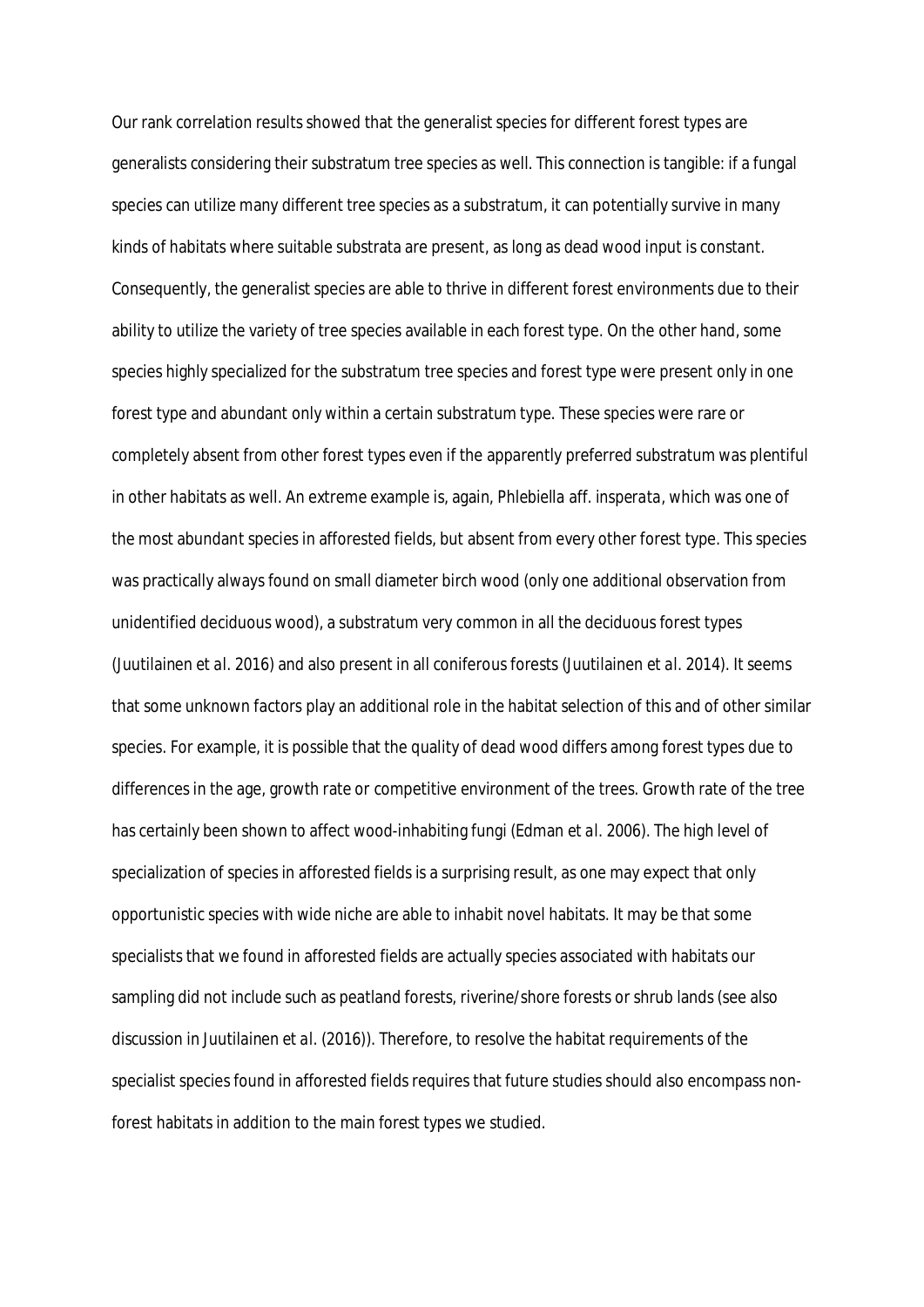Species ranking in relation to specialization for forest types was not correlated with ranking in relation to specialization for substratum diameter categories. Thus, there appears to be no ecological connection between fungal species' specialization for forest type and substratum diameter. Accordingly, a forest type specialist could be either a generalist or a specialist for substratum diameter, and *vice versa*. It is also possible that this result derives from different dead wood profiles of the forest types. In natural spruce and pine dominated and herb-rich forests all dead wood diameter fractions are present, whereas in managed spruce and pine dominated forests, wood pastures and afforested fields the available dead wood diameter range is limited from small to medium.

The weak negative correlation in species specialization ranking between substratum tree species and substratum diameter categories suggests some trade-off between the ability to use a wide variety of substratum tree species and a large range in substrate diameter simultaneously. The true existence of the correlation remains to be tested with a larger data set, because in our data the correlation was weak and not significant. Such trade-off sounds plausible, because narrow niches along several niche dimensions simultaneously render a species vulnerable to extinction in highly variable and disturbance prone boreal forests. Narrow niche with respect to tree species and along diameter gradient may only be possible if the host tree species is common enough.

The width of species' ecological niche is rarely controlled by only one variable. For most species the niche comprises the variation of several parameters, which form a multi-dimensional niche space (Hutchinson 1957, Vandermeer 1972). In our study, the most important feature in the multidimensional niche space separating generalist from specialists was forest type. However, one must remember that we did not record all the possible niche dimensions. Most importantly, we did not record decay stage for the smallest dead wood units due to the difficulty of estimating it reliably (but see Lõhmus & Kraut (2010)). Decay stage is definitely an important additional dimension to the niche space and its interaction with other variables weakens the interpretability of our results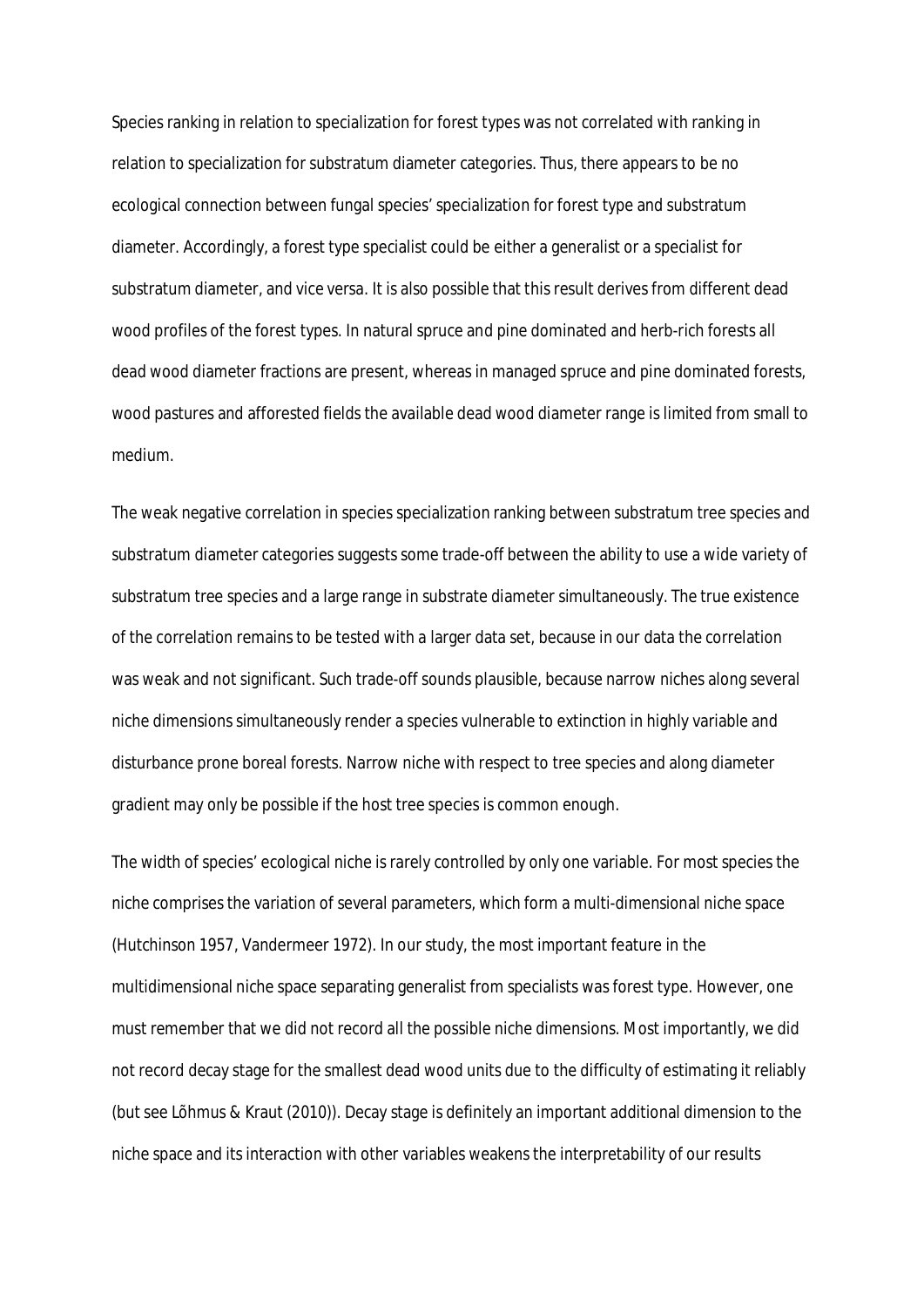(Junninen & Komonen 2011, Abrego & Salcedo 2013, Nordén *et al.* 2013). Moreover, we could not study interspecific interactions and their role in the specialization. We know that some species have tight interactions with other species, both positive and negative (Abrego *et al.* 2016), and, consequently, some species are most likely associated with a combination of some dead wood attributes and presence-absence patterns of some other species.

#### **Conclusions**

Species associated with small diameter dead wood have widely been neglected in the past research of wood-inhabiting fungi. Recently, the existence of these inconspicuous species has gained more attention and their ecology is slowly being revealed (Kueffer *et al.* 2008, Abrego & Salcedo 2015). Increased research effort has yielded better knowledge of their substratum requirements. Many species that were formerly considered rare appear to be common in the forested landscape, and seem to have rather wide substratum preferences. However, although the awareness of these species increases and surveying methods become more accurate, concurrently more previously unknown or rarely collected species are revealed. Accumulation of comprehensive knowledge about these species' ecology, distribution and abundance is important in order to make reliable conservation assessments. To sort out which species are actually rare and endangered is an extensive task, as is to unveil the underlying reasons behind their current status. We can only conserve species if we protect their resources and habitats as well.

#### **Acknowledgements**

This study was funded by Finnish Ministry of Environment (PUTTE grant to PH), University of Jyväskylä and the Academy of Finland (project# 275329 to MM). We thank Kaisa Raatikainen for drawing the study site map.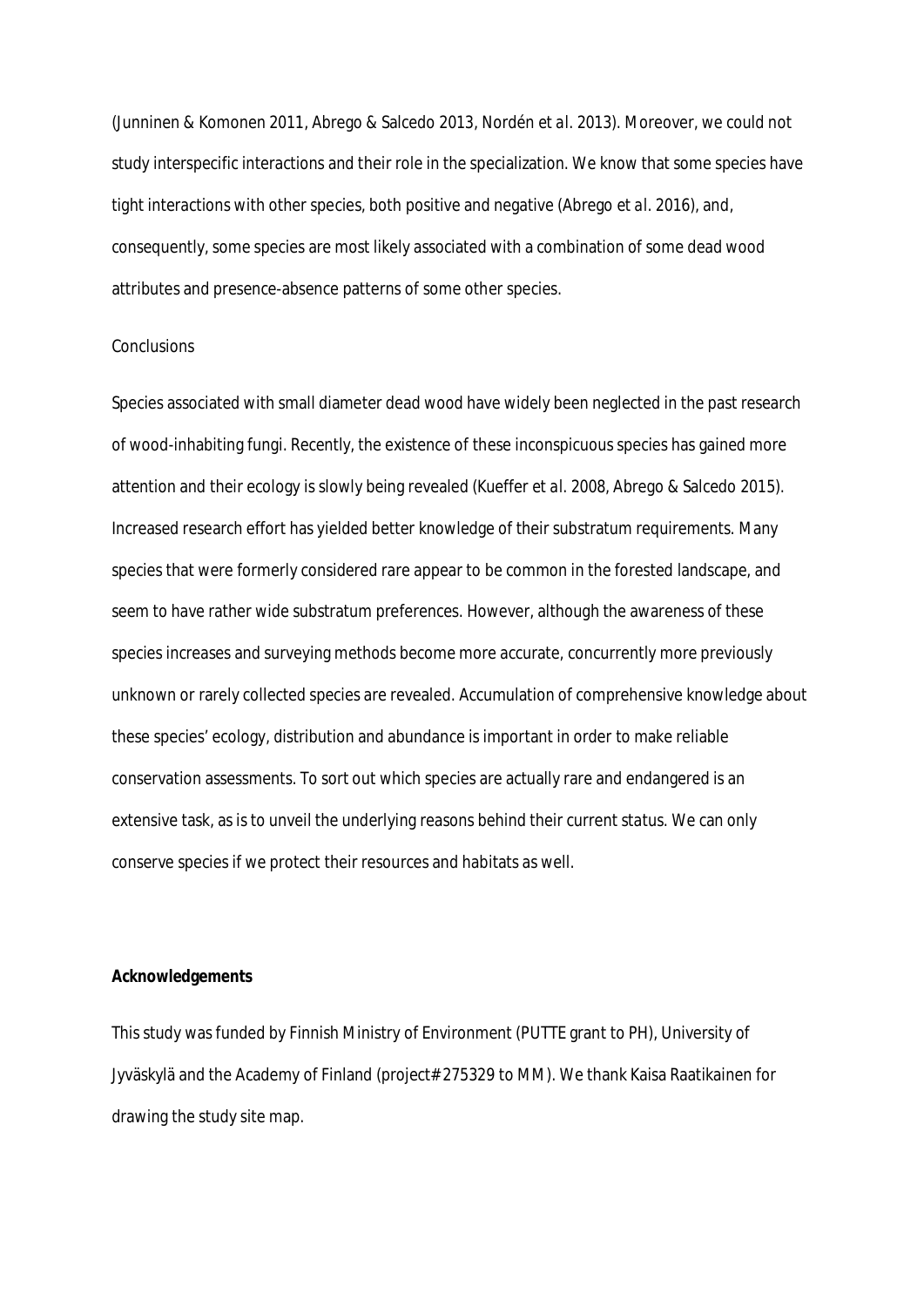## **References**

Abrego N, Salcedo I, 2015. Taxonomic gap in wood-inhabiting fungi: identifying understudied groups by a systematic survey. *Fungal Ecology* **15:** 82-85.

Abrego N, Salcedo I, 2013. Variety of woody debris as the factor influencing wood-inhabiting fungal richness and assemblages: Is it a question of quantity or quality? *Forest Ecology and Management* **291:** 377-385.

Abrego N, Bässler C, Christensen M, Heilmann-Clausen J, 2015. Implications of reserve size and forest connectivity for the conservation of wood-inhabiting fungi in Europe. *Biological Conservation* **191:** 469-477.

Abrego N, Dunson D, Halme P, Salcedo I, Ovaskainen O, 2016. Wood-inhabiting fungi with tight associations with other species have declined as a response to forest management. *Oikos,* early view article doi: 10.1111/oik.03674 .

Ahti T, Hämet-Ahti L, Jalas J, 1968. Vegetation zones and their sections in northwestern Europe. *Annales Botanici Fennici* **5:** 169-211.

Bässler C, Müller J, Dziock F, Brandl R, 2010. Effects of resource availability and climate on the diversity of wood-decaying fungi. *Journal of Ecology* **98:** 822-832.

Berglund H, Jonsson BG, 2008. Assessing the extinction vulnerability of wood-inhabiting fungal species in fragmented northern Swedish boreal forests. *Biological Conservation* **141:** 3029-3039.

Bernicchia A, Gorjón SP, 2010. *Corticiaceae s.l.* Candusso, Italia.

Boddy L, Frankland JC, van West P, 2008. *Ecology of Saprotrophic Basidiomycetes.* Elsevier Academic Press, Amsterdam.

Cajander AK, 1949. Forest types and their significance. *Acta Forestalia Fennica* **56:** 1-69.

Dahlberg A, Thor G, Allmer J, Jonsell M, Jonsson M, Ranius T, 2011. Modelled impact of Norway spruce logging residue extraction on biodiversity in Sweden. *Canadian Journal of Forest Research-Revue Canadienne De Recherche Forestiere* **41:** 1220-1232.

Devictor V, Julliard R, Clavel J, Jiguet F, Lee A, Couvet D, 2008a. Functional biotic homogenization of bird communities in disturbed landscapes. *Global Ecology and Biogeography* **17:** 252-261.

Devictor V, Julliard R, Jiguet F, 2008b. Distribution of specialist and generalist species along spatial gradients of habitat disturbance and fragmentation. *Oikos* **117:** 507-514.

Edman M, Moller R, Ericson L, 2006. Effects of enhanced tree growth rate on the decay capacities of three saprotrophic wood-fungi. *Forest Ecology and Management* **232:** 12-18.

Futuyma DJ, Moreno G, 1988. The Evolution of Ecological Specialization. *Annual Review of Ecology and Systematics* **19:** 207-233.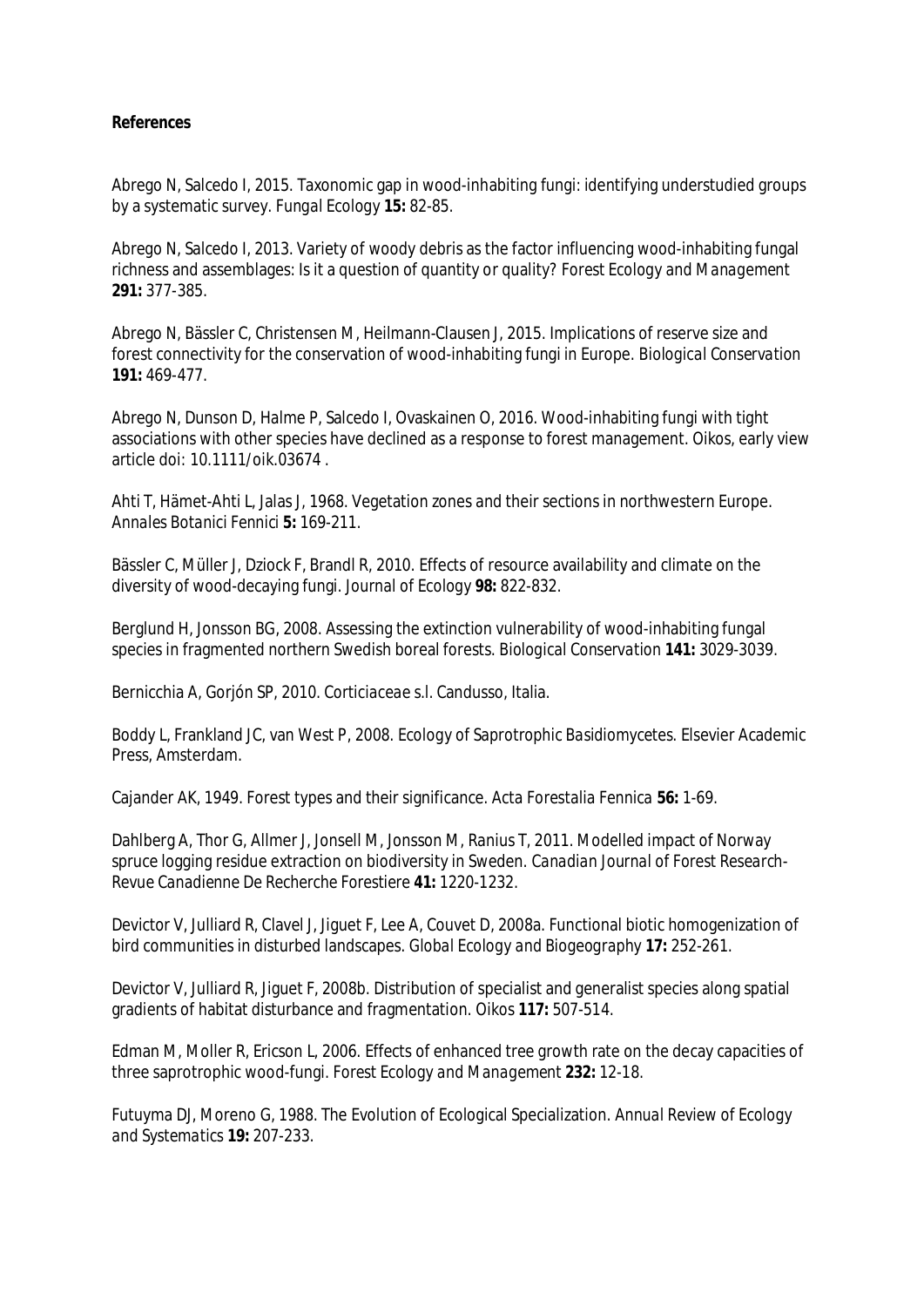Gange AC, Gange EG, Mohammad AB, Boddy L, 2011. Host shifts in fungi caused by climate change? *Fungal Ecology* **4:** 184-190.

Gaston KJ, 2003. *The Structure and Dynamics of Geographic Ranges.* Oxford University Press, New York.

Gaston KJ, Blackburn TM, Lawton JH, 1997. Interspecific Abundance-Range Size Relationships: An Appraisal of Mechanisms. *Journal of Animal Ecology* **66:** 579-601.

Gromtsev A, 2002. Natural disturbance dynamics in the boreal forests of European Russia: a review. *Silva Fennica* **36:** 41-55.

Hallenberg N, 1991. Speciation and distribution in Corticiaceae (Basidiomycota). *Plant Systematics and Evolution* **177:** 93-110.

Halme P, Vartija N, Salmela J, Penttinen J, Norros V, 2013. High within- and between-trunk variation in the nematoceran (Diptera) community and its physical environment in decaying aspen trunks. *Insect Conservation and Diversity* **6:** 502-512.

Heilmann-Clausen J, Aude E, van Dort K, Christensen M, Piltaver A, Veerkamp M, Walleyn R, Siller I, Standovár T, Òdor P, 2014. Communities of wood-inhabiting bryophytes and fungi on dead beech logs in Europe - reflecting substrate quality or shaped by climate and forest conditions? *Journal of Biogeography* **41:** 2269-2282.

Heilmann-Clausen J, Læssøe T, 2012. On species richness estimates, climate change and host shifts in wood-inhabiting fungi. *Fungal Ecology* **5:** 641-646.

Henle K, Davies KF, Kleyer M, Margules C, Settele J, 2004. Predictors of Species Sensitivity to Fragmentation. *Biodiversity & Conservation* **13:** 207-251.

Hottola J, Ovaskainen O, Hanski I, 2009. A unified measure of the number, volume and diversity of dead trees and the response of fungal communities. *Journal of Ecology* **97:** 1320-1328.

Hutchinson GE, 1957. Concluding remarks. *Cold Spring Harbor Symposium on Quantitative Biology* **22:** 415-427.

Jonsson BG, Kruys N, Ranius T, 2005. Ecology of Species Living on Dead Wood - Lessons for Dead Wood Management. *Silva Fennica* **39:** 289-309.

Julliard R, Clavel J, Devictor V, Jiguet F, Couvet D, 2006. Spatial segregation of specialists and generalists in bird communities. *Ecology Letters* **9:** 1237-1244.

Junninen K, Komonen A, 2011. Conservation ecology of boreal polypores: A review. *Biological Conservation* **144:** 11-20.

Juutilainen K, Halme P, Kotiranta H, Monkkonen M, 2011. Size matters in studies of dead wood and wood-inhabiting fungi. *Fungal Ecology* **4:** 342-349.

Juutilainen K, Mönkkönen M, Kotiranta H, Halme P, 2016. The role of novel forest ecosystems in the conservation of wood-inhabiting fungi in boreal broadleaved forests. *Ecology and Evolution* **6:** 6943- 6954.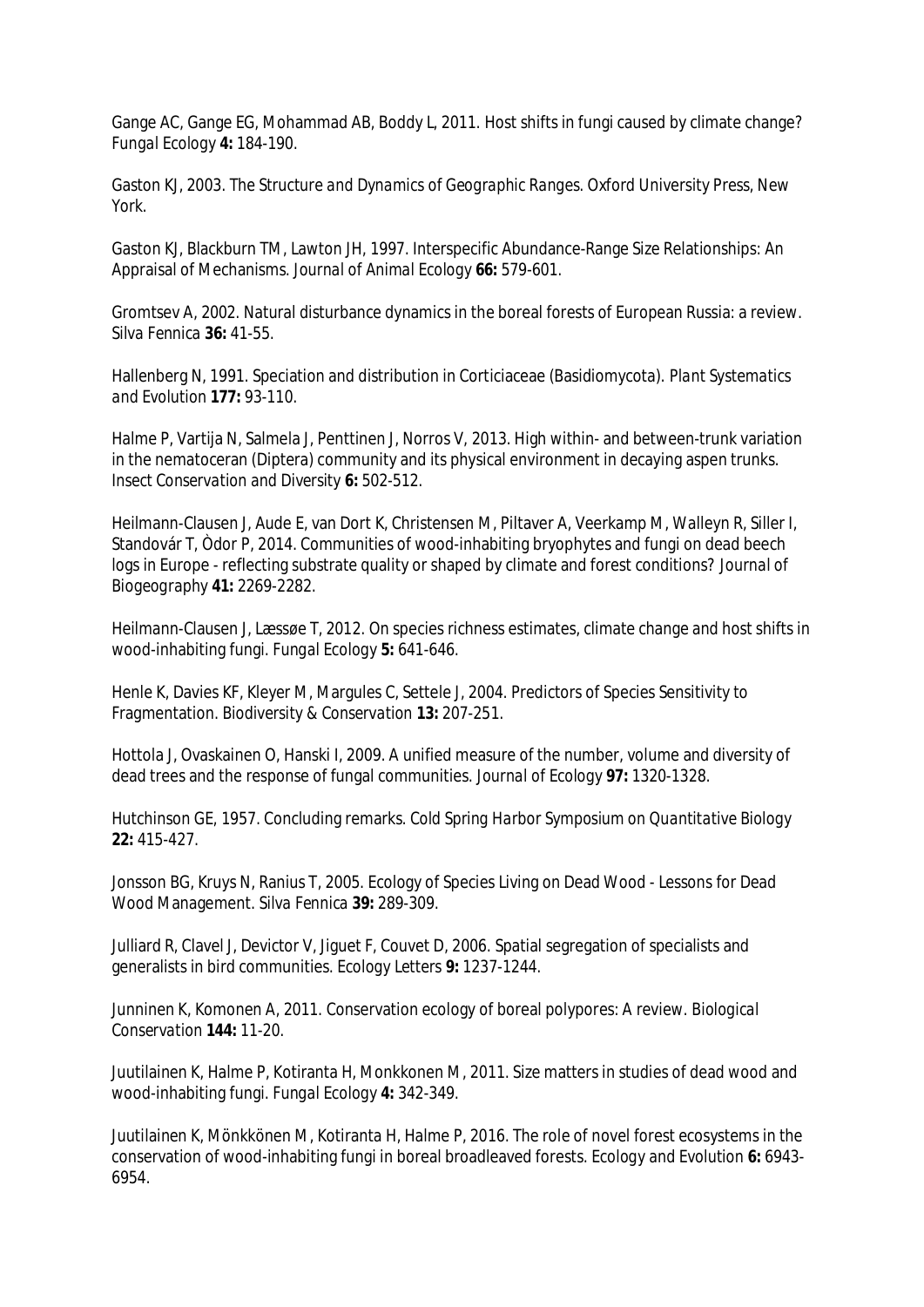Juutilainen K, Mönkkönen M, Kotiranta H, Halme P, 2014. The effects of forest management on wood-inhabiting fungi occupying dead wood of different diameter fractions. *Forest Ecology and Management* **313:** 283-291.

Komonen A, Päivinen J, Kotiaho JS, 2009. Missing the rarest: is the positive interspecific abundancedistribution relationship a truly general macroecological pattern? *Biology Letters* **5:** 492-494.

Kotiranta H, Saarenoksa R, Kytövuori I, 2009. Aphyllophoroid fungi of Finland. A check-list with ecology, distribution and threat categories. *Norrlinia* **19:** 1-223.

Kueffer N, Gillet F, Senn-Irlet B, Aragno M, Job D, 2008. Ecological determinants of fungal diversity on dead wood in European forests. *Fungal Diversity* **30:** 83-95.

Kuuluvainen T, Syrjänen K, Kalliola R, 1998. Structure of a pristine Picea abies forest in northeastern Europe. *Journal of Vegetation Science* **9:** 563-574.

Lõhmus A, Kraut A, 2010. Stand structure of hemiboreal old-growth forests: Characteristic features, variation among site types, and a comparison with FSC-certified mature stands in Estonia. *Forest Ecology and Management* **260:** 155-165.

Nordén J, Penttilä R, Siitonen J, Tomppo E, Ovaskainen O, 2013. Specialist species of wood-inhabiting fungi struggle while generalists thrive in fragmented boreal forests. *Journal of Ecology* **101:** 701-712.

Oldén A, Raatikainen KJ, Tervonen K, Halme P, 2016. Grazing and soil pH are biodiversity drivers of vascular plants and bryophytes in boreal wood-pastures. *Agriculture, Ecosystems & Environment* **222:** 171-184.

Olden JD, LeRoy Poff N, Douglas MR, Douglas ME, Fausch KD, 2004. Ecological and evolutionary consequences of biotic homogenization. *Trends in Ecology & Evolution* **19:** 18-24.

Penttilä R, Siitonen J, Kuusinen M, 2004. Polypore diversity in managed and old-growth boreal forests in southern Finland. *Biological Conservation* **117:** 271-283.

Ryvarden L, Melo I, 2014. *Poroid Fungi of Europe.* Synopsis Fungorum.

Siitonen J, 2001. Forest management, coarse woody debris and saproxylic organisms: Fennoscandian boreal forests as an example. *Ecological Bulletins* **49:** 11-41.

Stokland JN, Siitonen J, Jonsson BG, 2012. *Biodiversity in Dead Wood*. Cambridge University Press, Cambridge.

Stokland JN, Larsson K, 2011. Legacies from natural forest dynamics: Different effects of forest management on wood-inhabiting fungi in pine and spruce forests. *Forest Ecology and Management* **261:** 1707-1721.

Toivanen T, Markkanen A, Kotiaho JS, Halme P, 2012. The effect of forest fuel harvesting on the fungal diversity of clear-cuts. *Biomass and Bioenergy* **39:** 84-93.

Vandermeer JH, 1972. Niche Theory. *Annual Review of Ecology and Systematics* **3:** 107-132.